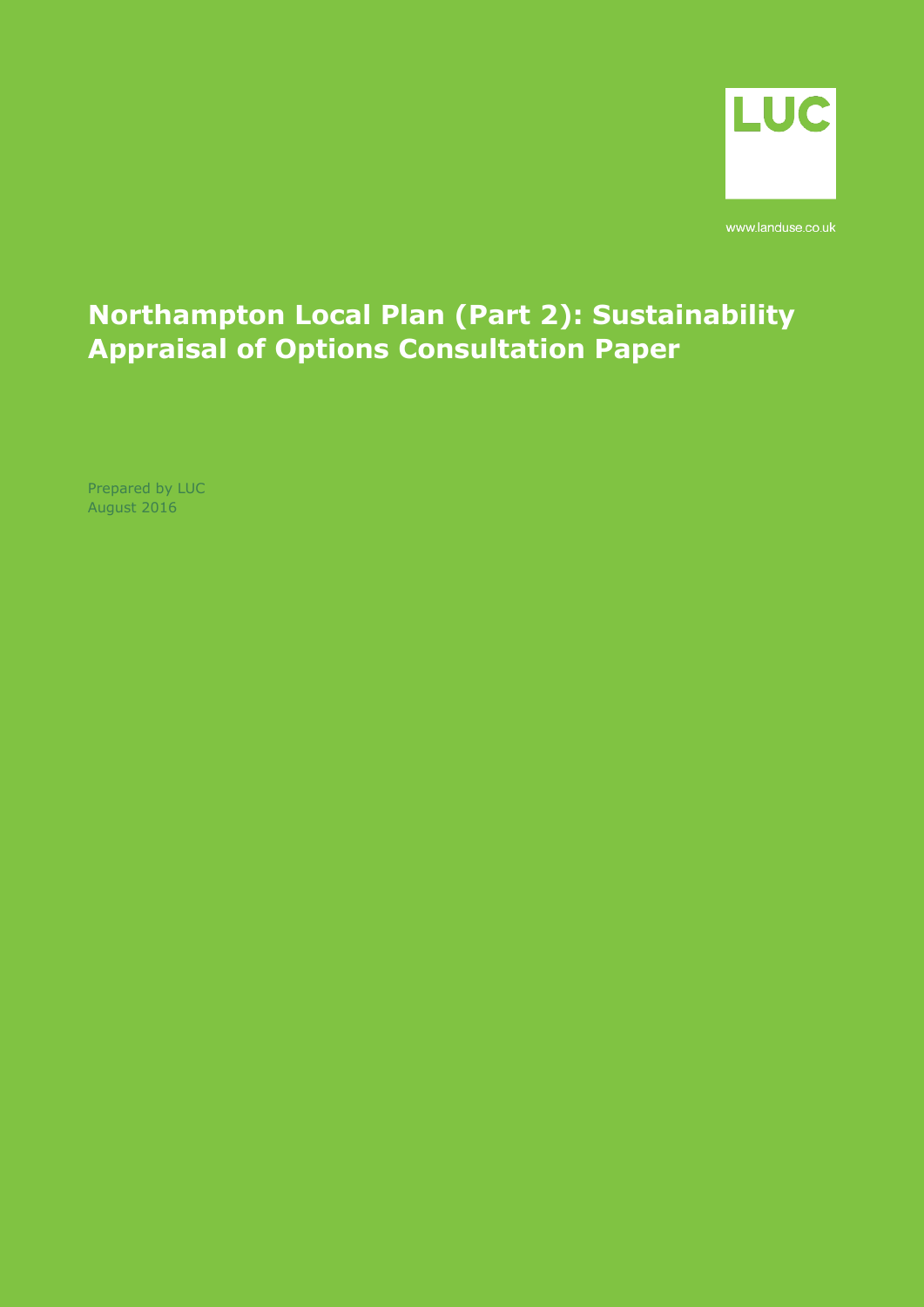**Project Title**: Northampton Local Plan (Part 2): Sustainability Appraisal of Options Consultation Paper **Client**: Northampton Borough Council

| <b>Version</b> | <b>Date</b> | <b>Version Details</b>                   | <b>Prepared by</b>                                 | <b>Checked by</b>                  | <b>Approved</b><br>by Project<br><b>Director</b> |
|----------------|-------------|------------------------------------------|----------------------------------------------------|------------------------------------|--------------------------------------------------|
| V1.0           | 17/08/2016  | Draft to client for<br>comment           | Ciara McGuiness<br>Jonathan Pearson<br>Jeremy Owen | Jeremy Owen<br>Jonathan<br>Pearson | Jeremy Owen                                      |
| V2.0           | 24/08/16    | Final version for<br>public consultation | Jeremy Owen                                        | Jeremy Owen                        | Jeremy Owen                                      |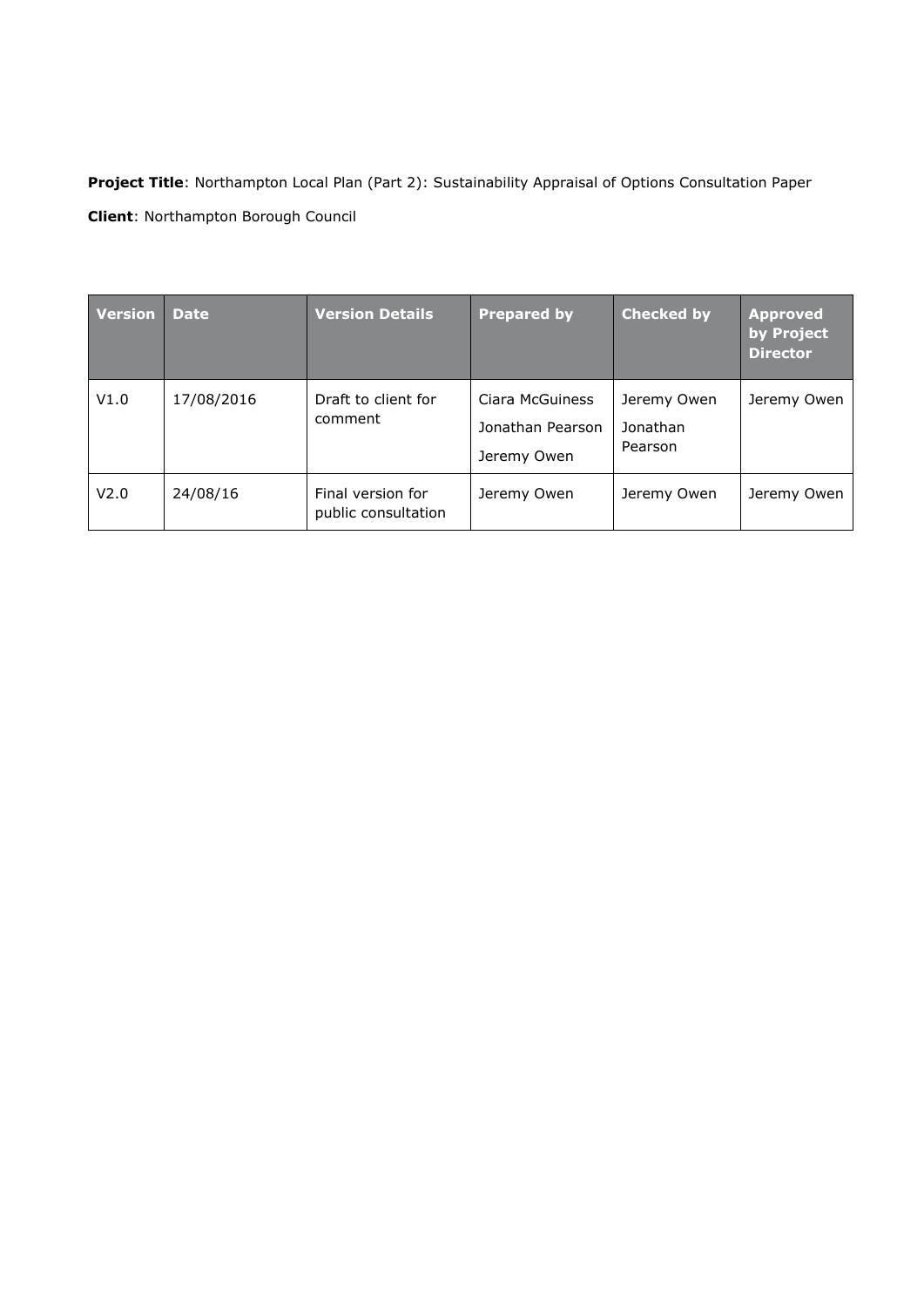

www.landuse.co.uk

# **Northampton Local Plan (Part 2): Sustainability Appraisal of Options Consultation Paper**

Prepared by LUC August 2016

Planning & EIA Design Landscape Planning Landscape Management Ecology Mapping & Visualisation LUC LONDON 43 Chalton Street London NW1 1JD T +44 (0)20 7383 5784 london@landuse.co.uk Offices also in: Bristol Glasgow Edinburgh



Land Use Consultants Ltd Registered in England Registered number: 2549296 Registered Office: 43 Chalton Street London NW1 1JD LUC uses 100% recycled paper

FS 566056 EMS 566057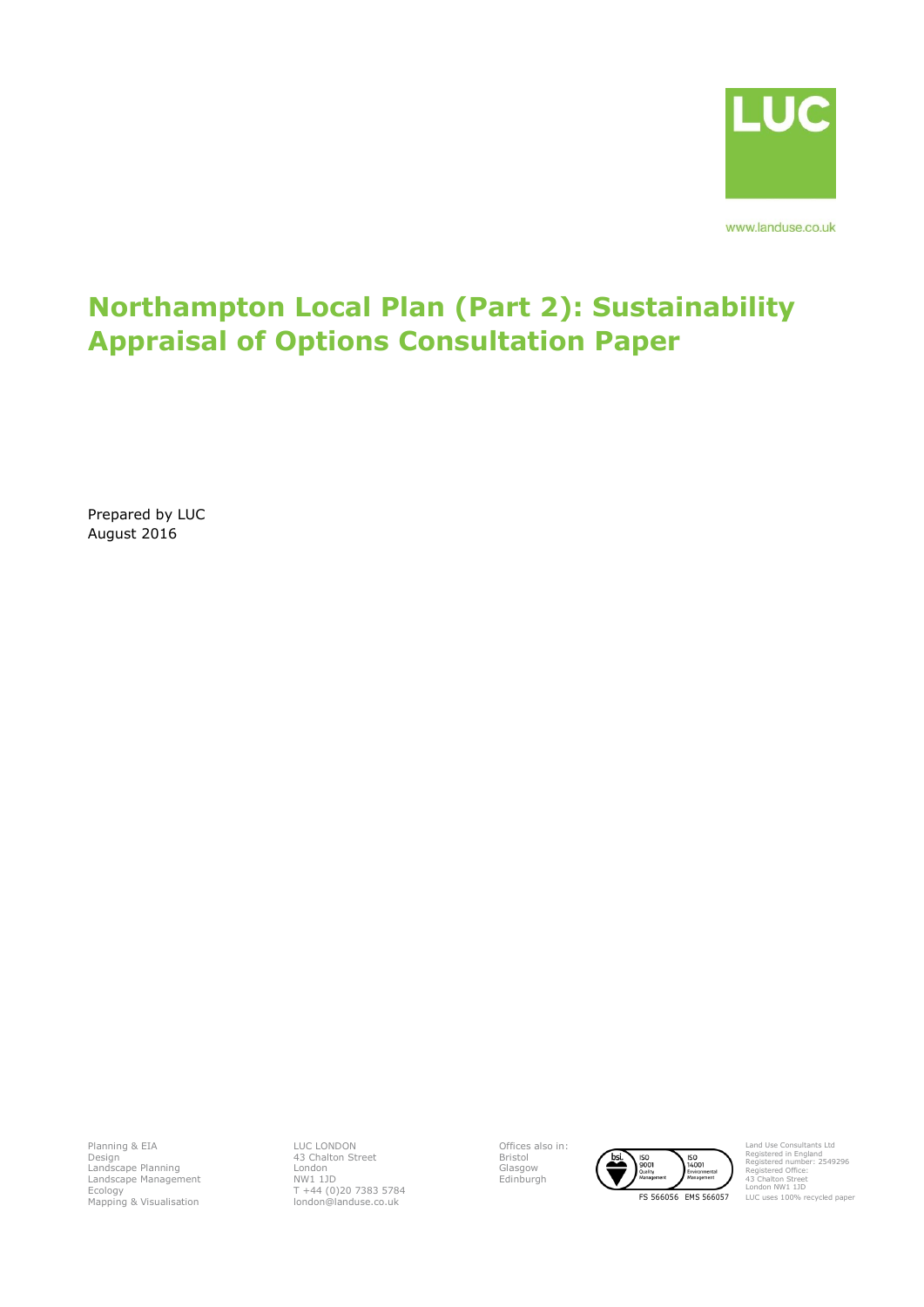# **Contents**

| 1 | <b>Introduction</b>                                             |    |
|---|-----------------------------------------------------------------|----|
|   | The Plan Area                                                   |    |
|   | Northampton Local Plan (Part 2)                                 |    |
|   | Sustainability Appraisal and Strategic Environmental Assessment | 2  |
|   | Structure of this SA Report                                     | 3  |
| 2 | Key sustainability issues                                       | 4  |
| 3 | Method of approach to the SA                                    | 11 |
|   | Sustainability Appraisal Framework                              | 11 |
|   | Use of the SA Framework                                         | 16 |
| 4 | <b>Findings of the SA of the Options Consultation Paper</b>     | 18 |
|   | SA of Local Plan (Part 2) objectives                            | 18 |
|   | Providing new homes                                             | 21 |
|   | Creating a prosperous economy                                   | 24 |
|   | Our retail centres                                              | 26 |
|   | Overall comments                                                | 28 |
| 5 | <b>Next steps</b>                                               | 29 |
|   |                                                                 |    |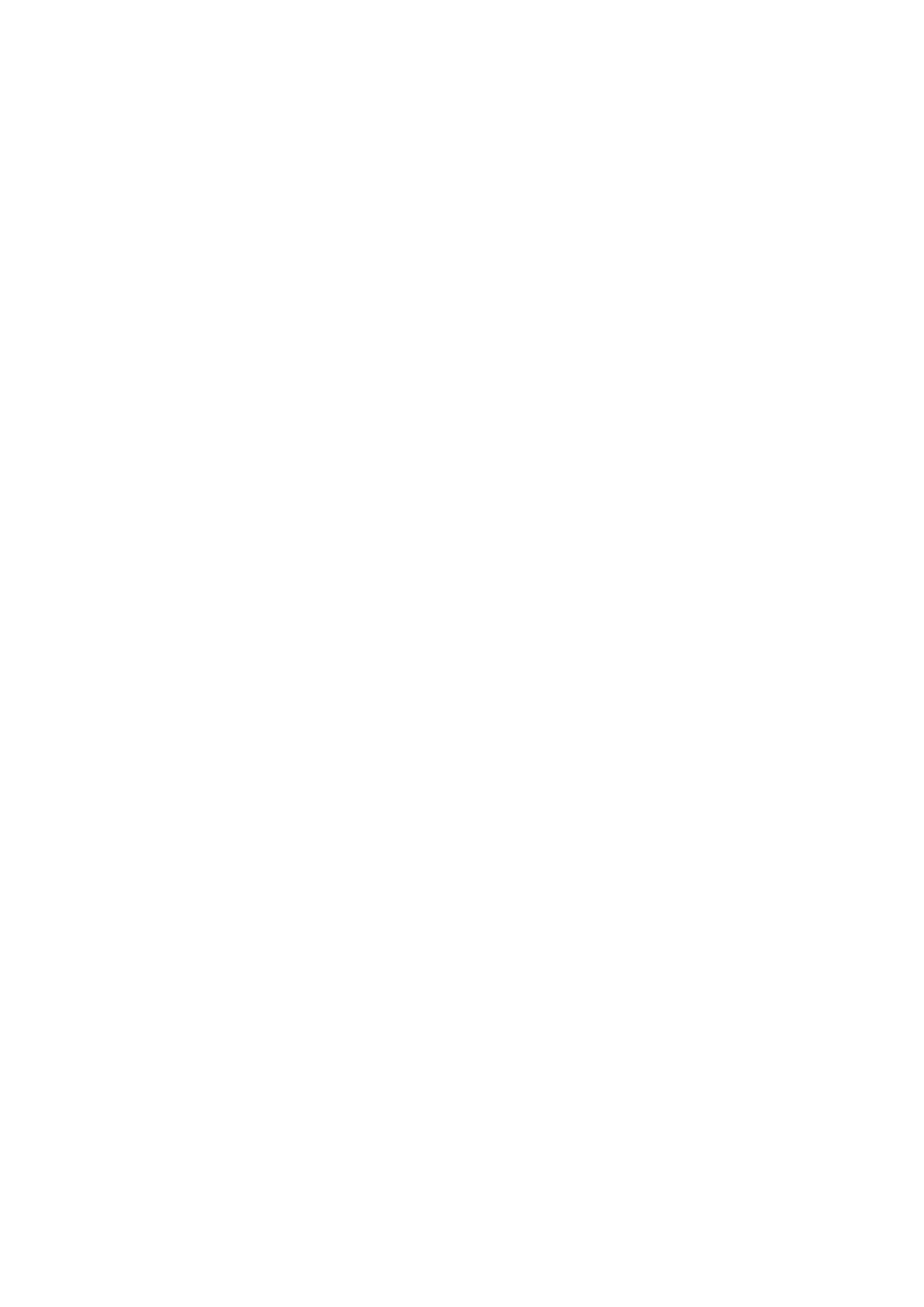# <span id="page-5-0"></span>**1 Introduction**

- 1.1 Northampton Borough Council commissioned LUC in September 2013 to carry out the Sustainability Appraisal (SA) incorporating a Strategic Environmental Assessment (SEA) of the emerging Northampton Local Plan (Part 2).
- <span id="page-5-1"></span>1.2 This SA Report sets out the findings of the SA of the Options Consultation Paper, which is to be issued for public consultation between Wednesday 21 September and Wednesday 2 November 2016.

## The Plan Area

- 1.3 Northampton is the county town of Northamptonshire and is predominantly urban in nature and is therefore the focus of employment, retail, culture and development. The Borough lies adjacent to Daventry to the north west, Wellingborough to the east and South Northamptonshire lies to the south.
- 1.4 The Borough is one of the smaller administrative areas in Northamptonshire covering approximately  $80$ km<sup>2</sup>. The River Nene rises in the west of Northampton and there is a confluence of two of its tributaries in the Borough's central area. Northampton was selected in the mid 1960's for expansion under the New Towns Act and the administrative area is the same as the designated area for expansion. The boundary is drawn tightly around the urban area of Northampton, but large open spaces associated with the River Nene and its tributaries exist together with many parks. Planned expansion has led to a population of over 200,000 and the town is continuing to grow as the major employment, residential, shopping and recreational centre for Northamptonshire. The combination of easy access (including by the M1 and the London Midland rail service) and its central position in England makes the town attractive to business and increasingly to tourists.

## <span id="page-5-2"></span>Northampton Local Plan (Part 2)

### **West Northamptonshire Joint Core Strategy**

- 1.5 The West Northamptonshire Joint Strategic Planning Committee adopted the West Northamptonshire Joint Core Strategy Local Plan (Part 1) on 15<sup>th</sup> December 2014. This document sets out the planning strategy for the administrative areas of Daventry District, South Northamptonshire District, and Northampton Borough until 2029. Now that the Joint Core Strategy (JCS) is adopted, each of the three administrative areas are commencing preparation of the following documents which together with the Joint Core Strategy will complete their Local Plans:
	- Site Allocations & Development Management Policies Development Plan Documents (DPD) (Local Plan (Part 2)).
	- Gypsy & Traveller Sites DPDs.

### **Northampton Local Plan (Part 2)**

- 1.6 The Northampton Local Plan (Part 2) will build on the general development strategy and include detailed development management policies. It is proposed that the main scope of the Local Plan (Part 2) should be as follows<sup>1</sup>:
	- Site specific allocations including residential and employment uses.

-

<sup>1</sup> Northampton Borough Council Local Development Scheme September 2015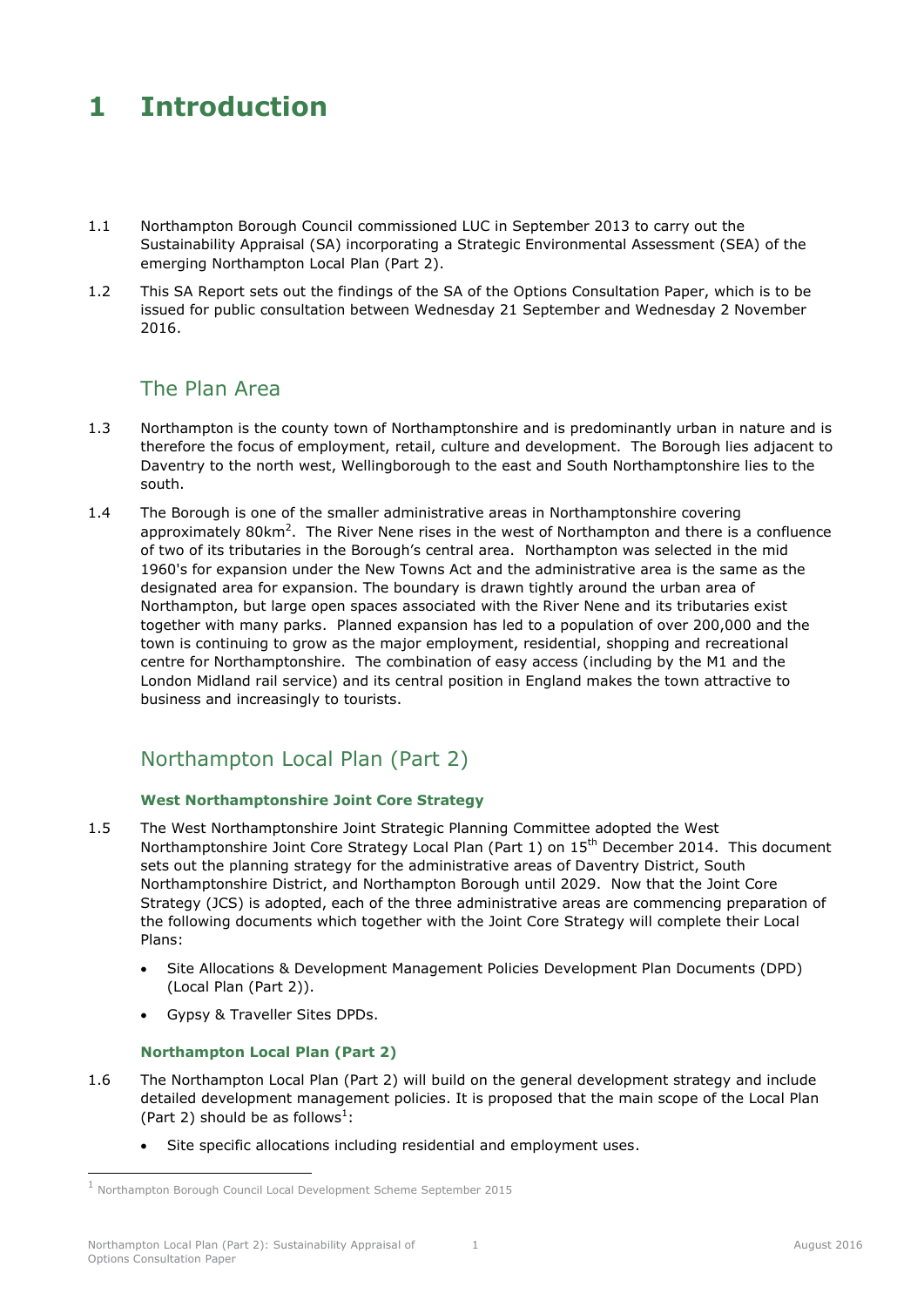- Detailed development management policies against which planning applications will be determined.
- Identification, phasing and implementation of local infrastructure (for example the Northampton Northern Orbital Road).
- Boundaries of retail centres.
- Historic conservation, open space and nature conservation policies and designations.
- Policies map.
- 1.7 Northampton Local Plan (Part 2) will cover the entire Borough of Northampton including the Northampton Central Area. The Local Plan (Part 2) will need to be consistent and in conformity with the adopted Joint Core Strategy, and will therefore cover the same period up to 2029. It will make smaller-scale site allocations for housing, employment, retail and open space.

### **Northampton Central Area Action Plan**

1.8 The Northampton Central Area Action Plan (CAAP) was adopted in January 2013. The CAAP provides more focused planning policies for the Town Centre and its surrounding area. It contains development plan policies for the Central Area. Some of the CAAP policies have now been superseded by recent development and/or changes in legislation, such as recent changes regarding permitted development rights, and therefore need to be updated. It is proposed that the new Local Plan (Part 2) will contain those CAAP policies which remain up to date and any CAAP policies which need updating. Once adopted, the new Northampton Local Plan (Part 2) will supersede the Central Area Action Plan

#### **Gypsies, Travellers and Travelling Showpeople Local Plan**

- 1.9 In addition to the Local Plan (Part 2) a separate subject specific Development Plan Document (DPD) will be prepared setting out allocated sites for Gypsies, Travellers and Travelling Showpeople in Northampton Borough and associated development management policies. This DPD will cover the entire Borough of Northampton and will cover the period up to 2029.
- <span id="page-6-0"></span>1.10 This SA Scoping Report does not apply to the Gypsies, Travellers and Travelling Showpeople DPD, which will be subject to a separate plan preparation and assessment process.

## Sustainability Appraisal and Strategic Environmental Assessment

- 1.11 Under the Planning and Compulsory Purchase Act 2004, SA is mandatory for Development Plan Documents. For these documents it is also necessary to conduct an environmental assessment in accordance with the requirements of the Strategic Environmental Assessment (SEA) Directive (European Directive 2001/42/EC), which was transposed into UK law by the Environmental Assessment of Plans and Programmes Regulations 20014 (2004 SI 1633), known as the 'SEA Regulations'. Therefore, it is a legal requirement for the Northampton Local Plan (Part 2) to be subject to SA and SEA throughout its preparation.
- 1.12 The requirements to carry out SA and SEA are distinct, although it is possible to satisfy both using a single appraisal process (as advocated in the National Planning Practice Guidance<sup>2</sup>), whereby users can comply with the requirements of the SEA Regulations through a single integrated SA process – this is the process that is being undertaken for the Northampton Local Plan (Part 2). From here on, the term 'SA' should therefore be taken to mean 'SA incorporating the requirements of the SEA Regulations'.
- 1.13 The SA process comprises a number of stages as shown in **[Figure 1.1](#page-7-1)**.

-

<sup>2</sup> http://planningguidance.planningportal.gov.uk/blog/guidance/strategic-environmental-assessment-and-sustainabilityappraisal/strategic-environmental-assessment-and-sustainability-appraisal-and-how-does-it-relate-to-strategic-environmentalassessment/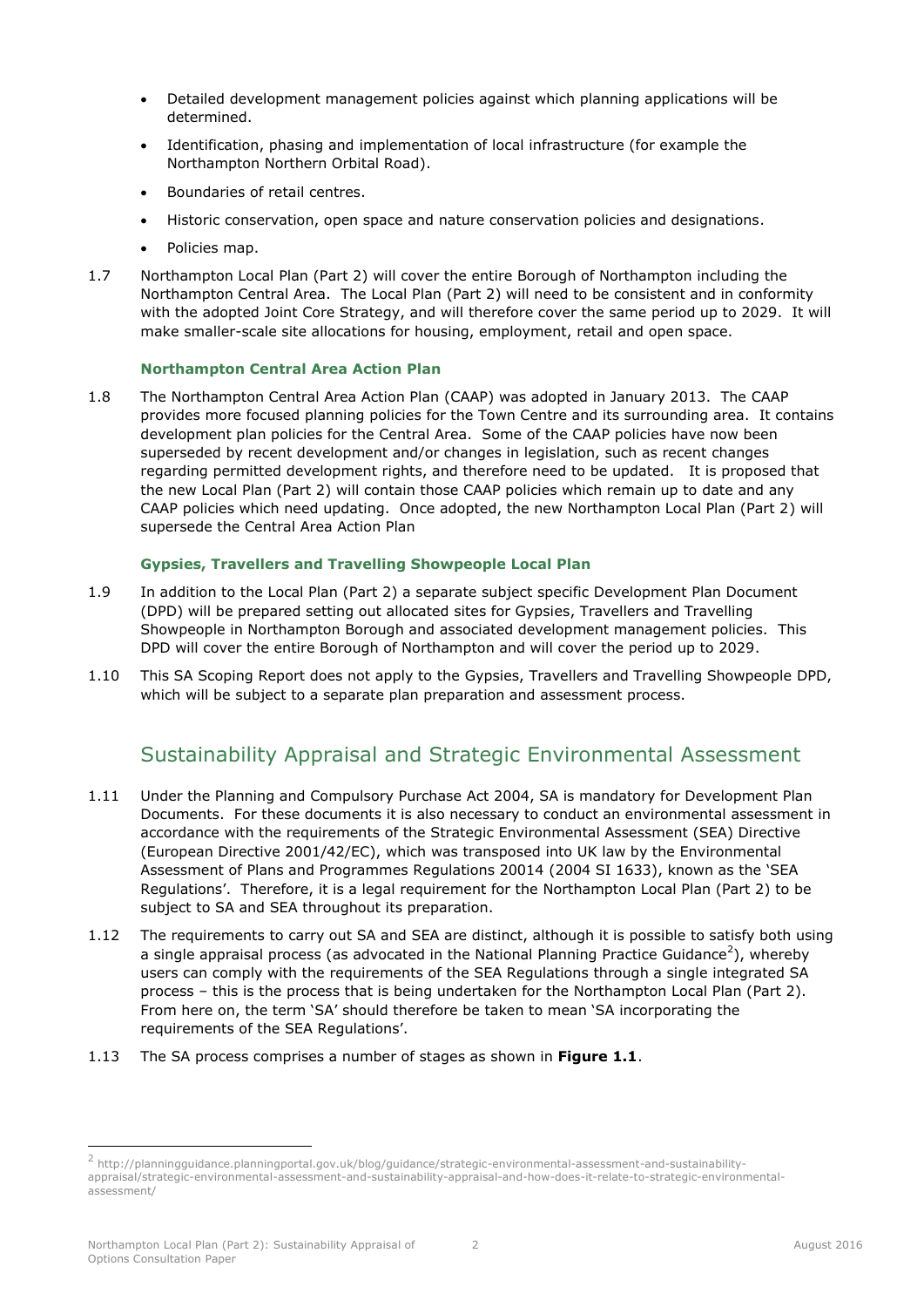#### <span id="page-7-1"></span>**Figure 1.1: Main stages of Sustainability Appraisal**

Stage A: Setting the context and objectives, establishing the baseline and deciding on the scope

Stage B: Developing and refining options and assessing effects

Stage C: Preparing the Sustainability Appraisal Report

Stage D: Consulting on the preferred options for the Local Plan (Part 2) and the SA report

Stage E: Monitoring the significant effects of implementing the Local Plan (Part 2)

- 1.14 Stage A, the Scoping Stage, has been completed. An SA Scoping Report was published for public consultation in April 2016. The responses to the SA Scoping Report have been taken into account in the SA of the Options Consultation Paper. A full statement of the consultation comments will be presented in the full SA Report of the Draft Local Plan (Part 2) at the next stage of plan preparation.
- <span id="page-7-0"></span>1.15 This SA Report forms part of Stage B: Developing and refining options and assessing effects.

## Structure of this SA Report

- 1.16 This chapter has described the background to the production of the Northampton Local Plan (Part 2) and the requirement to undertake SA and other assessment processes. The remainder of this report is structured into the following sections:
	- **Chapter 2** identifies the key environmental, social and economic issues and problems in Northampton of relevance to the Local Plan (Part 2) and considers the likely evolution of those issues without its implementation.
	- **Chapter 3** presents the SA Framework that is being used for the appraisal of the Local Plan (Part 2) and the method for carrying out the SA of the Options Consultation Paper.
	- **Chapter 4** sets out the findings of the SA of the Options Consultation Paper.
	- **Chapter 5** summarises the consultation process on the Options Consultation Paper and this SA Report, and the next stages in the preparation of the Local Plan (Part 2).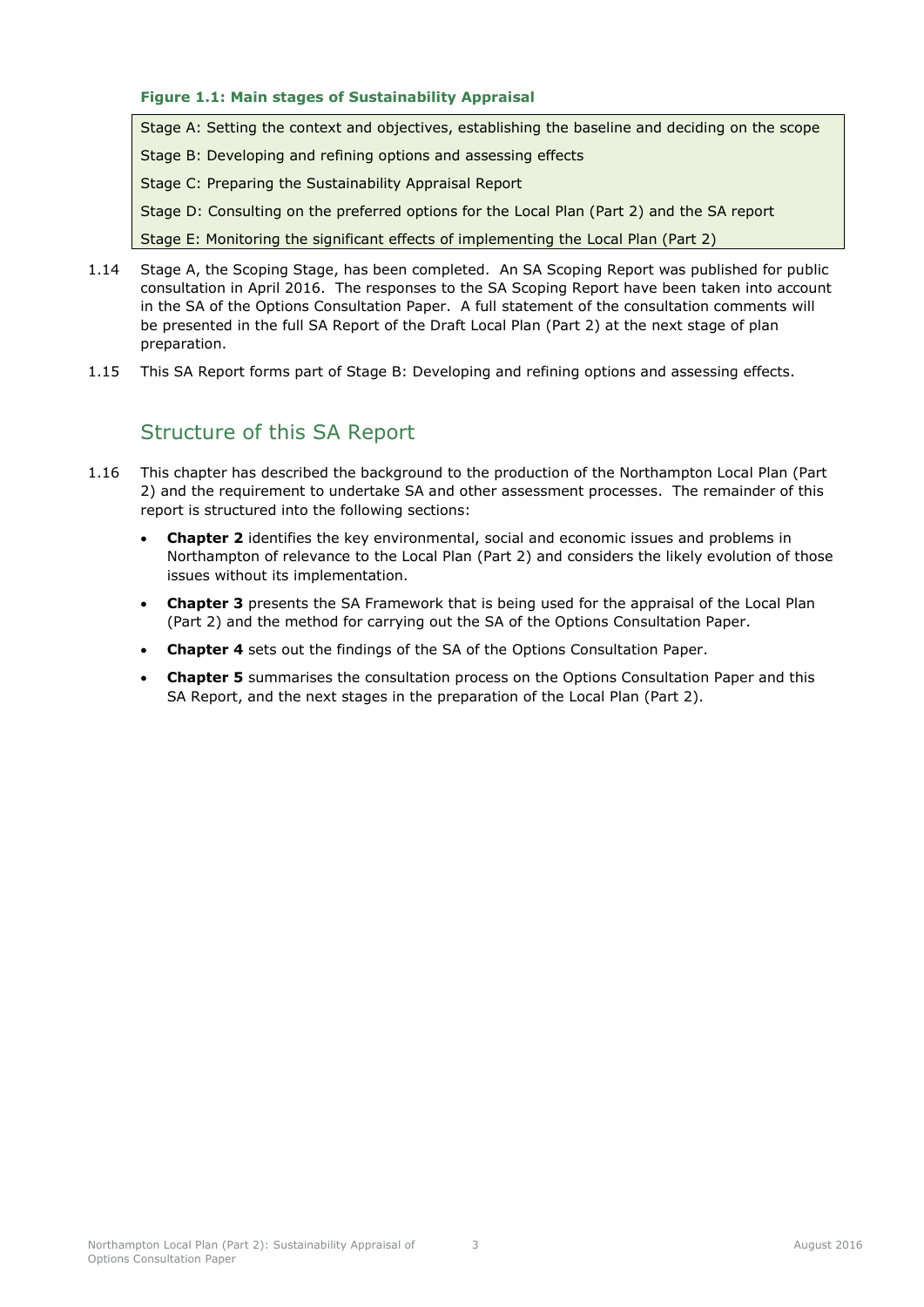# <span id="page-8-0"></span>**2 Key sustainability issues**

- 2.1 The work carried out at the Scoping stage identified a number of 'sustainability issues' that are relevant to the preparation of the Local Plan (Part 2) and the accompanying SA.
- 2.2 The sustainability issues and their likely evolution without the Local Plan (Part 2), are presented in **[Table 2.1](#page-9-0)**.
- 2.3 The information in **[Table 2.1](#page-9-0)** shows that, in general, the current trends in relation to the various social, economic and environmental issues affecting Northampton would be likely to continue without the implementation of the Local Plan (Part 2) although the policies in the adopted Core Strategy will go some way towards addressing many of the issues. In most cases, the Local Plan (Part 2) offers opportunities to directly and strongly affect existing trends in a positive way, through an up-to-date plan which reflects the requirements of the National Planning Policy Framework (NPPF), building on the Joint Core Strategy policies.
- 2.4 **[Table 2.1](#page-9-0)** shows, in the final column, where the sustainability issue is reflected in the SA objectives that make up the SA Framework that will be used to carry out the SA (see Chapter 3). It can be seen that many of the issues are relevant to a number of SA objectives, indicating the cross-cutting nature of many of the issues identified. This suggests that, if a key sustainability issue is addressed by the Local Plan (Part 2), a number of SA objectives will be achieved.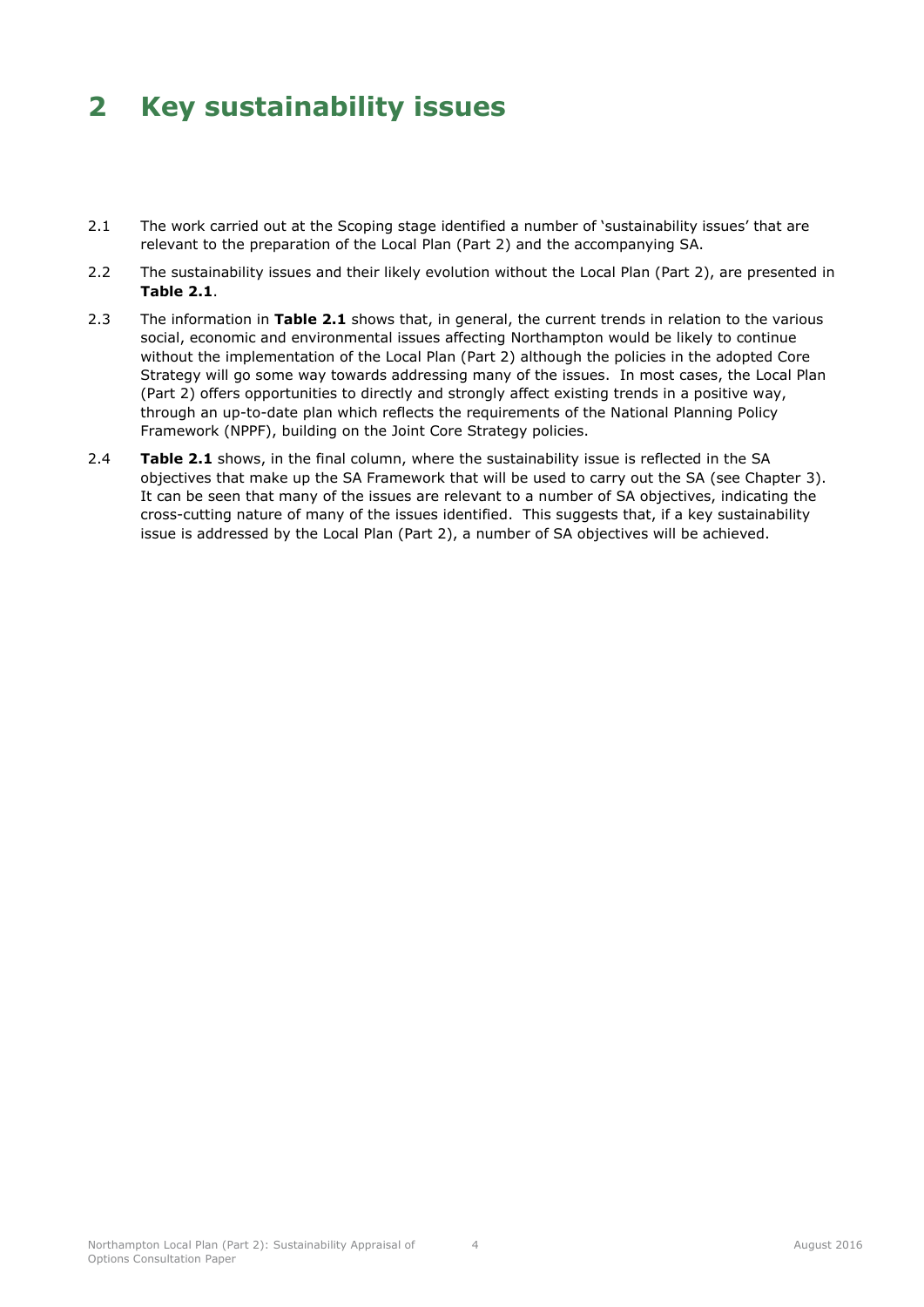<span id="page-9-0"></span>

| <b>Key Sustainability Issues for</b><br><b>Northampton</b>                                                                                                                                           | Likely Evolution without the Local Plan (Part 2)                                                                                                                                                                                                                                                                                                                                                                                                                                                                                                                                                                                                                                                                                                                       | <b>Relevant SA objectives</b>                                                                            |
|------------------------------------------------------------------------------------------------------------------------------------------------------------------------------------------------------|------------------------------------------------------------------------------------------------------------------------------------------------------------------------------------------------------------------------------------------------------------------------------------------------------------------------------------------------------------------------------------------------------------------------------------------------------------------------------------------------------------------------------------------------------------------------------------------------------------------------------------------------------------------------------------------------------------------------------------------------------------------------|----------------------------------------------------------------------------------------------------------|
| Due to uncertain levels of funding, the<br>delivery of affordable housing in<br>Northampton is forecast to be challenging.                                                                           | Pressures to deliver affordable housing are likely to continue regardless<br>of the adoption of the Local Plan (Part 2), although the adopted Joint<br>Core Strategy already includes policies seeking to address these<br>pressures, including Policy H2: Affordable Housing, which states that<br>affordable housing will be provided as a proportion of the total number<br>of dwellings to be delivered on an individual site basis. Within the<br>Northampton Related Development Area, 35% of sites with 15 or more<br>dwellings are to be affordable. While such policies would continue to<br>apply in the absence of the Local Plan (Part 2), there is an opportunity<br>to define policies that would address the delivery challenges facing<br>Northampton. | SA objective 1<br>SA objective 6                                                                         |
| There are a number of communities within<br>Northampton that are characterised by<br>deprivation.                                                                                                    | The adopted JCS already includes policies seeking to create more<br>prosperous communities such as Policy RC1: Delivering Community<br>Regeneration and Policy RC2: Community Needs, that aim to ensure<br>that all members of the community have access to improved services,<br>community facilities and infrastructure. While such policies would<br>continue to apply in the absence of the Local Plan (Part 2), there is an<br>opportunity to build on this overarching policy through more specific<br>development management policies, and by seeking to deliver<br>development that meets the needs of the more deprived communities in<br>the Borough.                                                                                                        | SA objective 1<br>SA objective 2<br>SA objective 3<br>SA objective 4<br>SA objective 5<br>SA objective 6 |
| Life expectancy in Northampton is lower<br>than national averages, and there are<br>significant differences in life expectancy<br>between the least and most deprived<br>communities in the Borough. | The adopted JCS includes a number of policies that seek to address<br>health issues within the JCS area, including encouraging healthy<br>lifestyles such as walking and cycling, and provision for health centres<br>as an essential component of new local communities. The Local Plan<br>(Part 2) offers opportunities to provide more specific detail and<br>proposals at the local level.                                                                                                                                                                                                                                                                                                                                                                         | SA objective 4                                                                                           |
| There are high levels of crime within the<br>Borough - particularly violence and sexual<br>offences.                                                                                                 | The Local Plan (Part 2) is unlikely to affect the levels of crime directly.<br>However, by providing for development opportunities that generate<br>jobs, affordable housing, and community facilities within more deprived                                                                                                                                                                                                                                                                                                                                                                                                                                                                                                                                            | SA objective 5                                                                                           |

### **Table 2.1: Key Sustainability issues for Northampton and likely evolution without the Local Plan (Part 2)**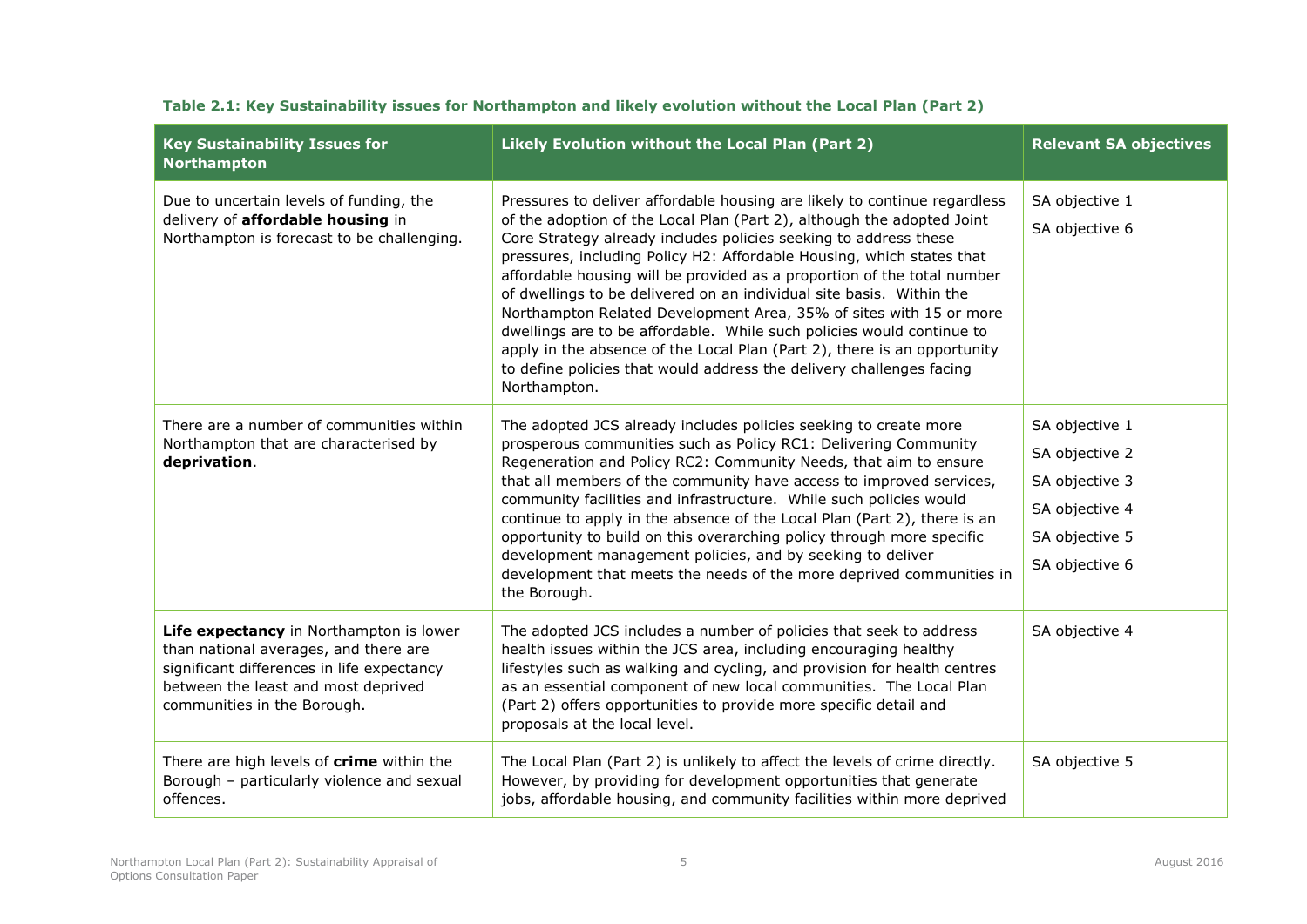| <b>Key Sustainability Issues for</b><br><b>Northampton</b>                                                                                                                                        | Likely Evolution without the Local Plan (Part 2)                                                                                                                                                                                                                                                                                                                                                                                                                                                                                                                                                                                                                                                                                                                                                                                                                                                                                                                                                     | <b>Relevant SA objectives</b>                      |
|---------------------------------------------------------------------------------------------------------------------------------------------------------------------------------------------------|------------------------------------------------------------------------------------------------------------------------------------------------------------------------------------------------------------------------------------------------------------------------------------------------------------------------------------------------------------------------------------------------------------------------------------------------------------------------------------------------------------------------------------------------------------------------------------------------------------------------------------------------------------------------------------------------------------------------------------------------------------------------------------------------------------------------------------------------------------------------------------------------------------------------------------------------------------------------------------------------------|----------------------------------------------------|
|                                                                                                                                                                                                   | communities, some of the causes of crime can be addressed. In<br>addition, it is possible through good design of developments to reduce<br>the opportunities for crime, for example through appropriate lighting,<br>natural surveillance of pedestrian routes, security measures, and so on.                                                                                                                                                                                                                                                                                                                                                                                                                                                                                                                                                                                                                                                                                                        |                                                    |
| There are low levels of <b>education</b><br>attainment in Northampton; it is important<br>that a local skilled workforce is available for<br>employment in Northampton's expanding<br>industries. | The greatest influence on educational attainment in the Borough is the<br>provision of high quality teaching and supportive community and family<br>environments. Planning has a role to play by facilitating the delivery of<br>educational establishments and capacity to meet anticipated growth in<br>demand for places, and that the educational establishments are of a<br>high standard of design and easy and safe to access. The adopted JCS<br>supports the role of the University of Northampton as well encouraging<br>links between training, employment and skills development for the local<br>workforce as highlighted in Policy E6: Education, Skills and Training.<br>While such policies would continue to apply in the absence of the Local<br>Plan (Part 2), opportunities may exist to build on this overarching policy<br>by helping to address the specific education and skills gaps in<br>Northampton by facilitating proposals for appropriate educational<br>facilities. | SA objective 3                                     |
| Northampton has a thriving local economy<br>with emerging sectors, it is vital that this<br>supported.                                                                                            | The adopted JCS already includes policies that enable the economy to<br>expand, such as Policy E1: Existing Employment Areas, which supports<br>the retention and development of industrial estates in the county, and<br>Policy E2: New Office Floor Space. The overall quantum of jobs is<br>determined through the adopted Joint Core Strategy. Without the<br>smaller site allocations to be included in the Local Plan (Part 2) there<br>may be less certainty about the delivery of that employment land and<br>therefore this could undermine current trends. Similarly, the Local Plan<br>(Part 2) offers opportunities to deliver the quantum and range of<br>housing needed to support the economy and its expanding workforce.                                                                                                                                                                                                                                                            | SA objective 6<br>SA objective 7                   |
| Northampton has many cultural and<br>recreational assets comprising of natural<br>assets, parks and open space, sporting<br>facilities, cultural establishments, and the                          | The adopted JCS already includes policies that encourage recreation,<br>including Policy E7: Tourism, Visitor and Cultural Industries, which<br>supports tourism, visitor and cultural development. While such policies<br>would continue to apply in the absence of the Local Plan (Part 2), there                                                                                                                                                                                                                                                                                                                                                                                                                                                                                                                                                                                                                                                                                                  | SA objective 2<br>SA objective 7<br>SA objective 9 |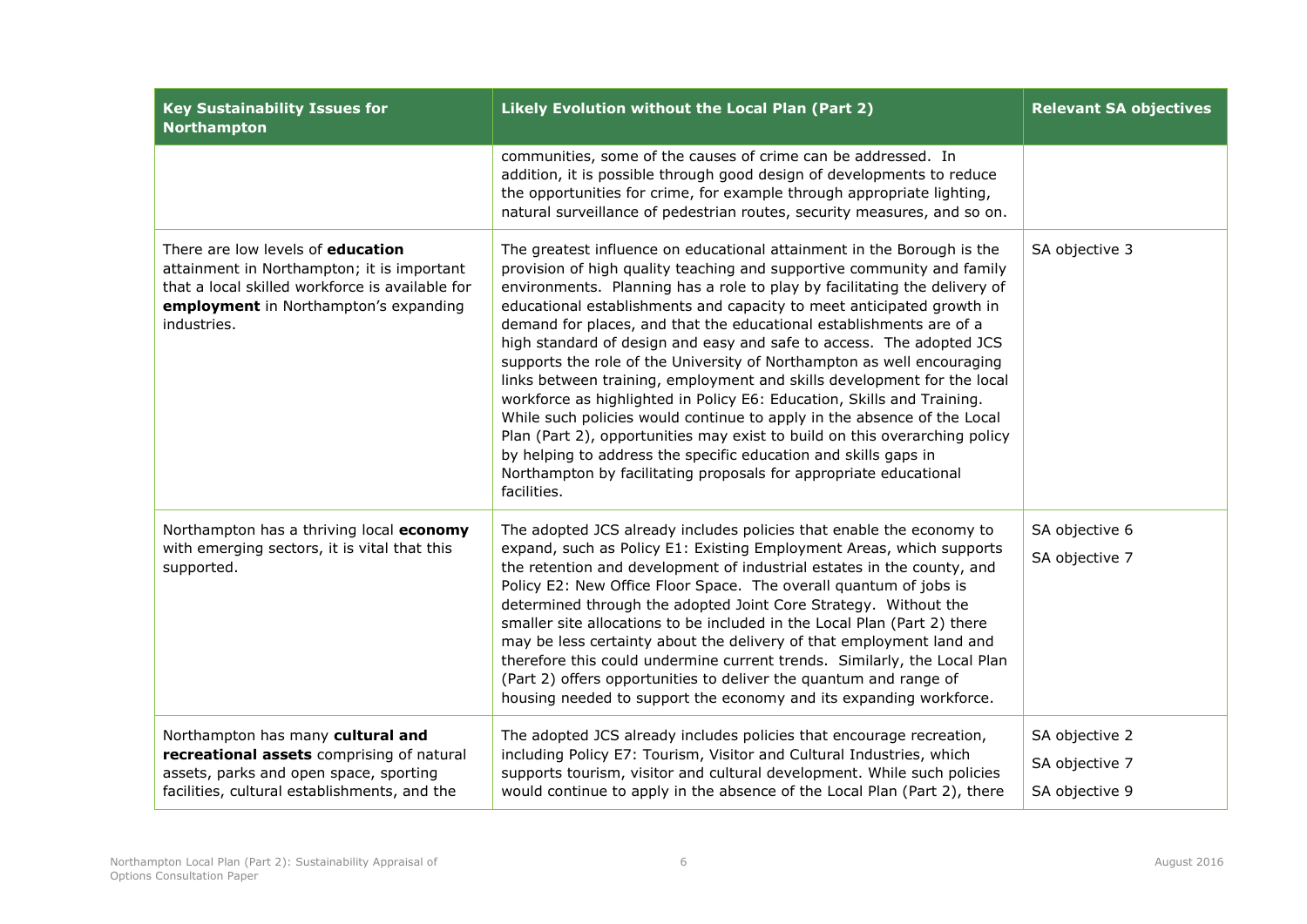| <b>Key Sustainability Issues for</b><br><b>Northampton</b>                                                                                                                                                                                                                                                                                                                                                                                                                          | Likely Evolution without the Local Plan (Part 2)                                                                                                                                                                                                                                                                                                                                                                                                                                                                                                                                                                                                                                                                                                                                                                                                                                                                                                                                                                                                                                                                                                                                                                                                                 | <b>Relevant SA objectives</b>                      |
|-------------------------------------------------------------------------------------------------------------------------------------------------------------------------------------------------------------------------------------------------------------------------------------------------------------------------------------------------------------------------------------------------------------------------------------------------------------------------------------|------------------------------------------------------------------------------------------------------------------------------------------------------------------------------------------------------------------------------------------------------------------------------------------------------------------------------------------------------------------------------------------------------------------------------------------------------------------------------------------------------------------------------------------------------------------------------------------------------------------------------------------------------------------------------------------------------------------------------------------------------------------------------------------------------------------------------------------------------------------------------------------------------------------------------------------------------------------------------------------------------------------------------------------------------------------------------------------------------------------------------------------------------------------------------------------------------------------------------------------------------------------|----------------------------------------------------|
| quality of the built environment. These need<br>to be protected and enhanced.                                                                                                                                                                                                                                                                                                                                                                                                       | is an opportunity to build on this overarching policy to ensure local<br>cultural and recreational places and spaces are protected and<br>accessible.                                                                                                                                                                                                                                                                                                                                                                                                                                                                                                                                                                                                                                                                                                                                                                                                                                                                                                                                                                                                                                                                                                            | SA objective 10<br>SA objective 11                 |
| Car dependency is high within the Borough,<br>particularly for commuting, even over short<br>distances. The use of sustainable modes of<br>transport needs to be encouraged.                                                                                                                                                                                                                                                                                                        | The adopted JCS already includes policies encouraging the use of<br>sustainable modes of transport such as Policy C1: Changing Behaviour<br>and Achieving Modal Shift, which will prioritise schemes that provide<br>access to walking, cycling and public transport and Policy C2: New<br>Developments, which seeks to maximise travel choice from non-car<br>modes. While such policies would continue to apply in the absence of<br>the Local Plan (Part 2), there is an opportunity to tailor policies that<br>would address private vehicle use within the Borough, and encouraging<br>the use of more sustainable modes of transport at the local level. This<br>would also help to address health and obesity issues.                                                                                                                                                                                                                                                                                                                                                                                                                                                                                                                                     | SA objective 2<br>SA objective 3<br>SA objective 4 |
| Climate change is likely to increase<br>temperatures, affect biodiversity, increase<br>hazards from fluvial flooding, increase the<br>frequency of summer droughts, increase the<br>frequency and severity of gales and present<br>increased threats to property and air quality<br>in Northampton. $CO2$ emissions in the<br>Borough have been decreasing but this trend<br>needs to continue if it is to contribute to<br>international and national carbon reduction<br>targets. | Climate change is likely to have ongoing effects regardless of the<br>adoption of the Local Plan (Part 2), although the adopted Joint Core<br>Strategy already includes policies seeking to respond to this issue, and<br>these could continue to apply in the absence of the Local Plan (Part 2).<br>These policies include:<br>Policy S10: Sustainable Development Principles, which requires<br>$\bullet$<br>development to improve environmental performance, be energy<br>efficient and adapt to climate change; and<br>Policy S11: Low Carbon and Renewable Energy, which requires<br>$\bullet$<br>development in sustainable urban extensions to contribute to<br>reducing carbon emissions, maximising energy efficiency<br>including the use of decentralised energy, to be sensitively<br>located to minimise any adverse impacts on communities and<br>the built and natural environment, new residential development<br>(including mixed use) to achieve the zero carbon standard, and<br>for all non-residential development over 500m <sup>2</sup> of a minimum of<br>'very good standard' in BREEAM.<br>The Local Plan (Part 2) provides opportunities for further policy to be<br>developed with respect to extreme weather events, such as high | SA objective 2<br>SA objective 3<br>SA objective 8 |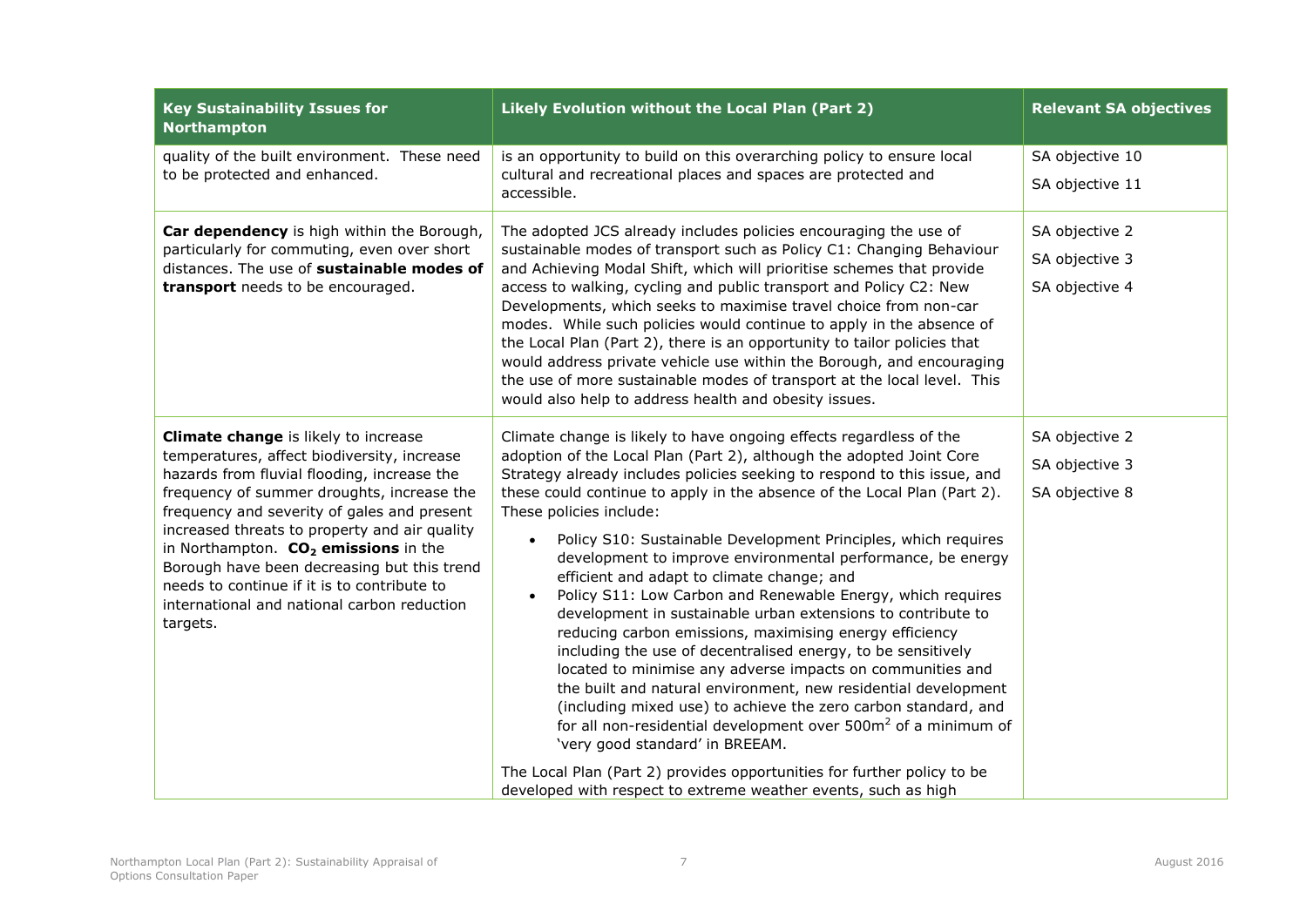| <b>Key Sustainability Issues for</b><br><b>Northampton</b>                                                                                                                                                                                                                                                                                                                                                                                                                                                                                      | Likely Evolution without the Local Plan (Part 2)                                                                                                                                                                                                                                                                                                                                                                                                                                                                                                                                                                                                                                                                                                                                                                                                                                                             | <b>Relevant SA objectives</b>                        |
|-------------------------------------------------------------------------------------------------------------------------------------------------------------------------------------------------------------------------------------------------------------------------------------------------------------------------------------------------------------------------------------------------------------------------------------------------------------------------------------------------------------------------------------------------|--------------------------------------------------------------------------------------------------------------------------------------------------------------------------------------------------------------------------------------------------------------------------------------------------------------------------------------------------------------------------------------------------------------------------------------------------------------------------------------------------------------------------------------------------------------------------------------------------------------------------------------------------------------------------------------------------------------------------------------------------------------------------------------------------------------------------------------------------------------------------------------------------------------|------------------------------------------------------|
|                                                                                                                                                                                                                                                                                                                                                                                                                                                                                                                                                 | temperatures or heavy rainfall, through the design of development.<br>This in turn will help to make the public realm more attractive to use,<br>supporting town centre businesses (e.g. retail) and the use of public<br>transport (e.g. bus stations) etc.                                                                                                                                                                                                                                                                                                                                                                                                                                                                                                                                                                                                                                                 |                                                      |
| Despite being predominantly urban,<br>Northampton has areas that are of high<br><b>biodiversity</b> value including The Upper Nene<br>Valley Gravel Pits which is designated as a<br>SSSI, Ramsar and a Special Protection Area<br>(SPA). There are areas with high<br>geodiversity too.                                                                                                                                                                                                                                                        | Pressures on the natural environment are likely to continue regardless<br>of the adoption of the Local Plan (Part 2), although the adopted JCS<br>already includes policies seeking to address these pressures, particularly<br>Policies BN1 to BN4, which relate specifically to green infrastructure,<br>biodiversity, woodlands and the SPA. The Local Plan (Part 2) offers the<br>opportunity to build on this overarching policy through more specific<br>development management policies as well as considering geodiversity.<br>It also offers opportunities to strengthen the green and blue<br>infrastructure network of the town, by identifying and addressing where<br>gaps exist, and essential components for establishing a resilient network<br>for the future, and by incorporating biodiversity considerations into the<br>design of developments (such as open space, green roofs, etc.). | SA objective 9                                       |
| There are areas and sites of significant<br>historic importance and aesthetic quality<br>that should be preserved and enhanced<br>including conservation areas, listed buildings,<br>scheduled monuments, a historic battlefield<br>and historic landscapes. In addition there<br>are many non-designated heritage assets<br>including archaeological remains. Heritage<br>assets are continuously facing pressures for<br>change, often indirectly, and from<br>inappropriate development and activity<br>affecting their setting and context. | The adopted JCS already includes policies seeking to protect and<br>enhance the historic environment, including Policy BN51: The Historic<br>Environment and Landscape. While that policy would continue to apply<br>in the absence of the Local Plan (Part 2), opportunities to address the<br>historic environment through specific development management policies<br>and site allocations are likely to exist taking into account their impacts<br>on the historic environment. Furthermore, the Local Plan (Part 2) will<br>be able to be tailored to Northampton town's unique historic townscape<br>and its landscape setting as opposed to the more rural landscape that<br>characterises the other two authorities covered by the JCS.                                                                                                                                                              | SA objective 7<br>SA objective 10<br>SA objective 11 |
| Seven Air Quality Management Areas<br>(AQMAs) have been declared due to<br>exceedances of NO <sub>2</sub> derived from road<br>transportation.                                                                                                                                                                                                                                                                                                                                                                                                  | The adopted JCS already includes policies seeking to protect and<br>enhance air quality including Policy BN9: Planning for Pollution Control,<br>which calls for maintaining and improving air quality, especially in poor<br>air quality areas. While such policies would continue to apply in the                                                                                                                                                                                                                                                                                                                                                                                                                                                                                                                                                                                                          | SA objective 4<br>SA objective 12                    |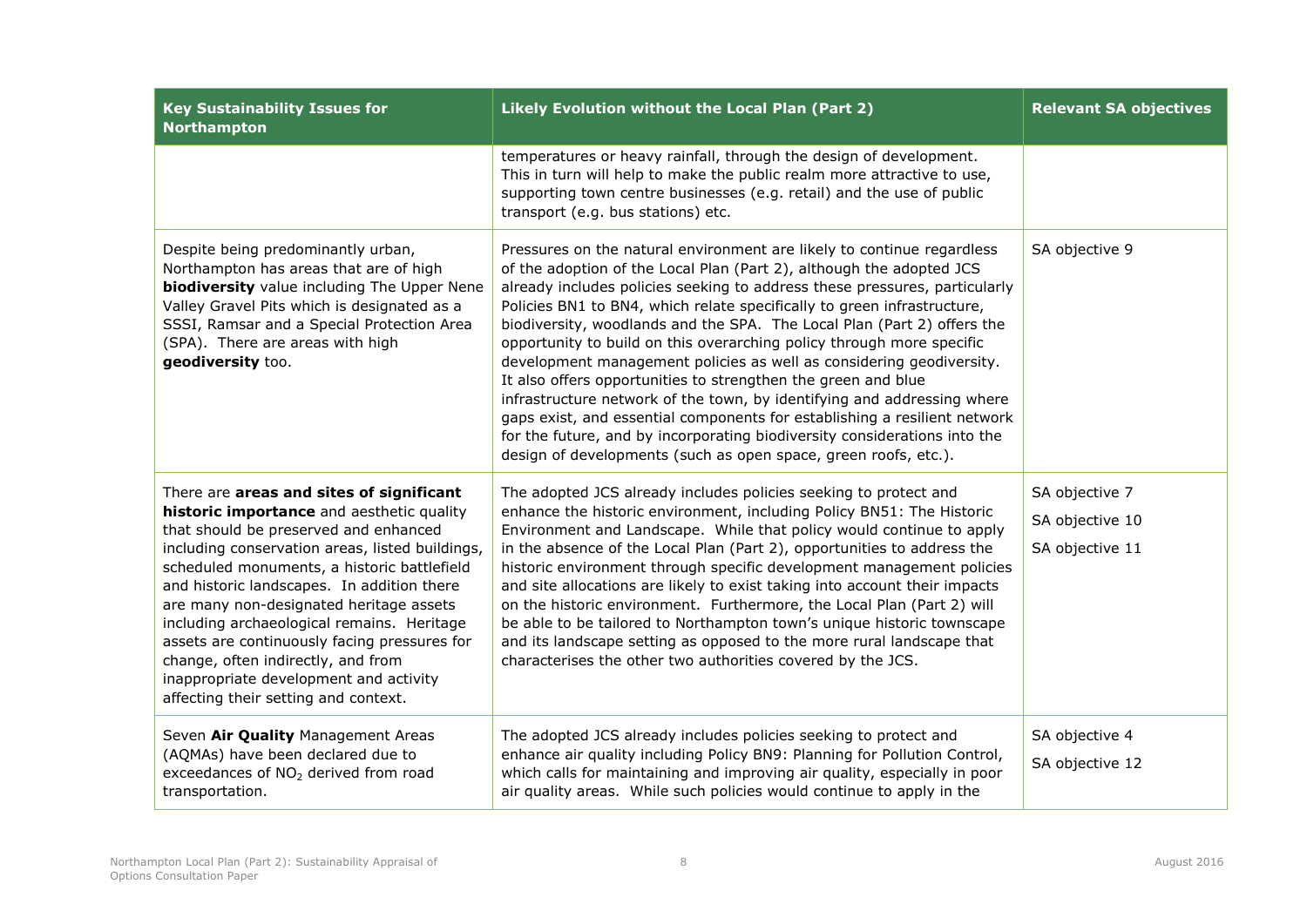| <b>Key Sustainability Issues for</b><br><b>Northampton</b>                                                                                              | Likely Evolution without the Local Plan (Part 2)                                                                                                                                                                                                                                                                                                                                                                                                                                                                                                                                                                                                                                                                                                                                                                                                                                      | <b>Relevant SA objectives</b>                                         |
|---------------------------------------------------------------------------------------------------------------------------------------------------------|---------------------------------------------------------------------------------------------------------------------------------------------------------------------------------------------------------------------------------------------------------------------------------------------------------------------------------------------------------------------------------------------------------------------------------------------------------------------------------------------------------------------------------------------------------------------------------------------------------------------------------------------------------------------------------------------------------------------------------------------------------------------------------------------------------------------------------------------------------------------------------------|-----------------------------------------------------------------------|
|                                                                                                                                                         | absence of the Local Plan (Part 2), there is an opportunity to tailor<br>policies that could address the AQMAs, for example by encouraging<br>walking, cycling and public transport rather than the private car,<br>particularly for development locations that are close to or are likely to<br>generate traffic on routes within AQMAs.                                                                                                                                                                                                                                                                                                                                                                                                                                                                                                                                             |                                                                       |
| The River Nene is important for both<br>recreation and biodiversity, and therefore its<br>water quality needs to be protected and<br>enhanced.          | The adopted JCS already includes policies seeking to protect and<br>enhance water quality including Policy BN7A: Water Supply, Quality and<br>Wastewater Infrastructure and Policy BN8: The River Nene Strategic<br>River Corridor. While these policies would continue to apply in the<br>absence of the Local Plan (Part 2), there are opportunities to build on<br>these overarching policies through site allocations that are selected<br>following consideration of their impacts on the water environment<br>through the SA. Local Plan (Part 2) will also enable consideration of<br>phasing to be taken into account with respect to Wastewater Treatment<br>Works capacity, and to encourage sustainable drainage and green/blue<br>infrastructure that enables natural cleaning processes to take place (e.g.<br>reed beds) whilst also serving as a habitat for wildlife. | SA objective 4<br>SA objective 9<br>SA objective 13                   |
| The River Nene flows through Northampton<br>and is subject to flooding especially in light<br>of climate change increasing the frequency of<br>flooding | The adopted JCS already includes policies seeking to reduce flood risk in<br>and around Northampton including Policy BN7: Flood Risk. While that<br>policy would continue to apply in the absence of the Local Plan (Part 2),<br>there is an opportunity to build on this overarching policy through more<br>specific development management policies and site allocations that are<br>selected following consideration of their risk of flooding particularly in<br>those areas of the Borough that are the most vulnerable to flooding<br>areas, such as St James and Far Cotton. Local Plan (Part 2) may also<br>offer opportunities to encourage flood management through the<br>green/blue infrastructure network and sustainable drainage systems.                                                                                                                              | SA objective 1<br>SA objective 4<br>SA objective 6<br>SA objective 14 |
| Although largely urban land, pockets of high<br>grade agricultural land exist around the<br>edge of the town within the Borough<br>boundaries.          | Policy R2: Rural Economy in the adopted JCS already provides<br>protection for the best and most versatile agricultural land. Local Plan<br>(Part 2) offers opportunities for the existence of best and most versatile<br>agricultural land to be taken into account when allocating sites for<br>development. The Local Plan (Part 2) can also encourage the use of                                                                                                                                                                                                                                                                                                                                                                                                                                                                                                                  | SA objective 6<br>SA objective 15                                     |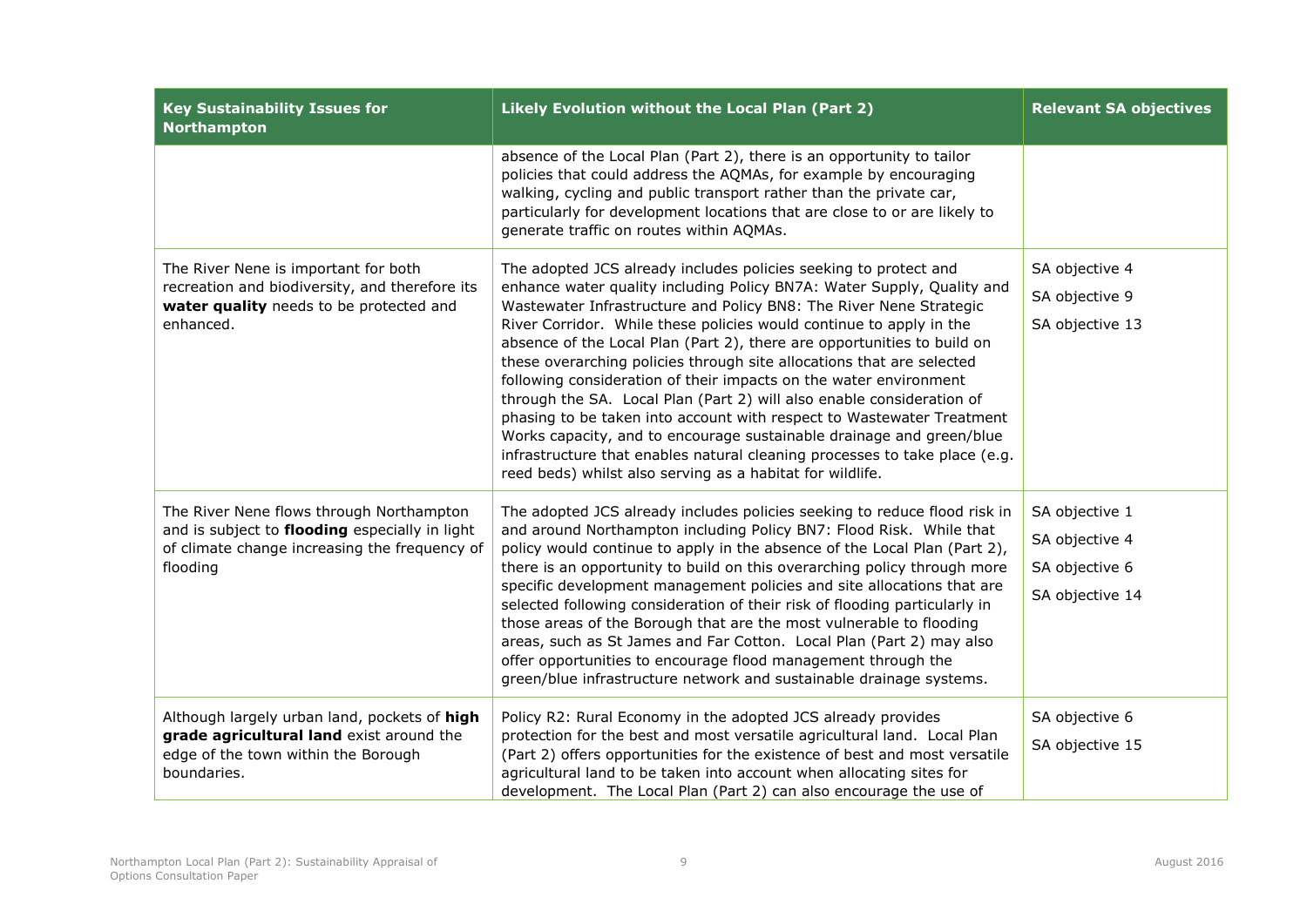| <b>Key Sustainability Issues for</b><br><b>Northampton</b>                                                                                                                                                                             | Likely Evolution without the Local Plan (Part 2)                                                                                                                                                                                                                                                                                                                                                                                                                                                                                                                                                                                                                                                                                                                                                                                        | <b>Relevant SA objectives</b>     |
|----------------------------------------------------------------------------------------------------------------------------------------------------------------------------------------------------------------------------------------|-----------------------------------------------------------------------------------------------------------------------------------------------------------------------------------------------------------------------------------------------------------------------------------------------------------------------------------------------------------------------------------------------------------------------------------------------------------------------------------------------------------------------------------------------------------------------------------------------------------------------------------------------------------------------------------------------------------------------------------------------------------------------------------------------------------------------------------------|-----------------------------------|
|                                                                                                                                                                                                                                        | previously developed land (subject to any biodiversity interest) over<br>greenfield land in identifying sites for development.                                                                                                                                                                                                                                                                                                                                                                                                                                                                                                                                                                                                                                                                                                          |                                   |
| The River Nene Valley is associated with<br>high quality gravel deposits that need to<br>be safeguarded from sterilisation by<br>development. Former gravel pits also<br>represent valuable recreational and<br>biodiversity resource. | The adopted Northamptonshire Minerals and Waste Local Plan includes<br>policies that seek to prevent sterilisation of mineral resources by<br>development. The Local Plan (Part 2) offers opportunities to take into<br>account Mineral Safeguarding Areas and Mineral Consultation Areas<br>when allocating development. Local Plan (Part 2) also offers<br>opportunities to provide guidance on the outcomes the Borough wishes<br>to see through the restoration of former mineral workings.                                                                                                                                                                                                                                                                                                                                         | SA objective 6<br>SA objective 15 |
| There are a number of <b>waste facilities</b> in<br>the Borough that should not be compromised<br>by sensitive neighbouring development.                                                                                               | The adopted Northamptonshire Minerals and Waste Local Plan identifies<br>locations within Northampton Borough that are suitable for waste<br>management facilities. Although waste management facilities are much<br>cleaner than in the past, through the use of technology and waste<br>recovery and recycling, Local Plan (Part 2) offers the opportunity to<br>ensure that site allocations for other types of development (e.g.<br>housing, employment, community facilities) are not compromised by, or<br>do not compromise, the operation of nearby waste management<br>facilities, whether existing or planned. In addition, Local Plan (Part 2)<br>can encourage the incorporation of sustainable waste management<br>practices, plus the re-use of previously developed land and buildings, in<br>site selection and design. | SA objective 16                   |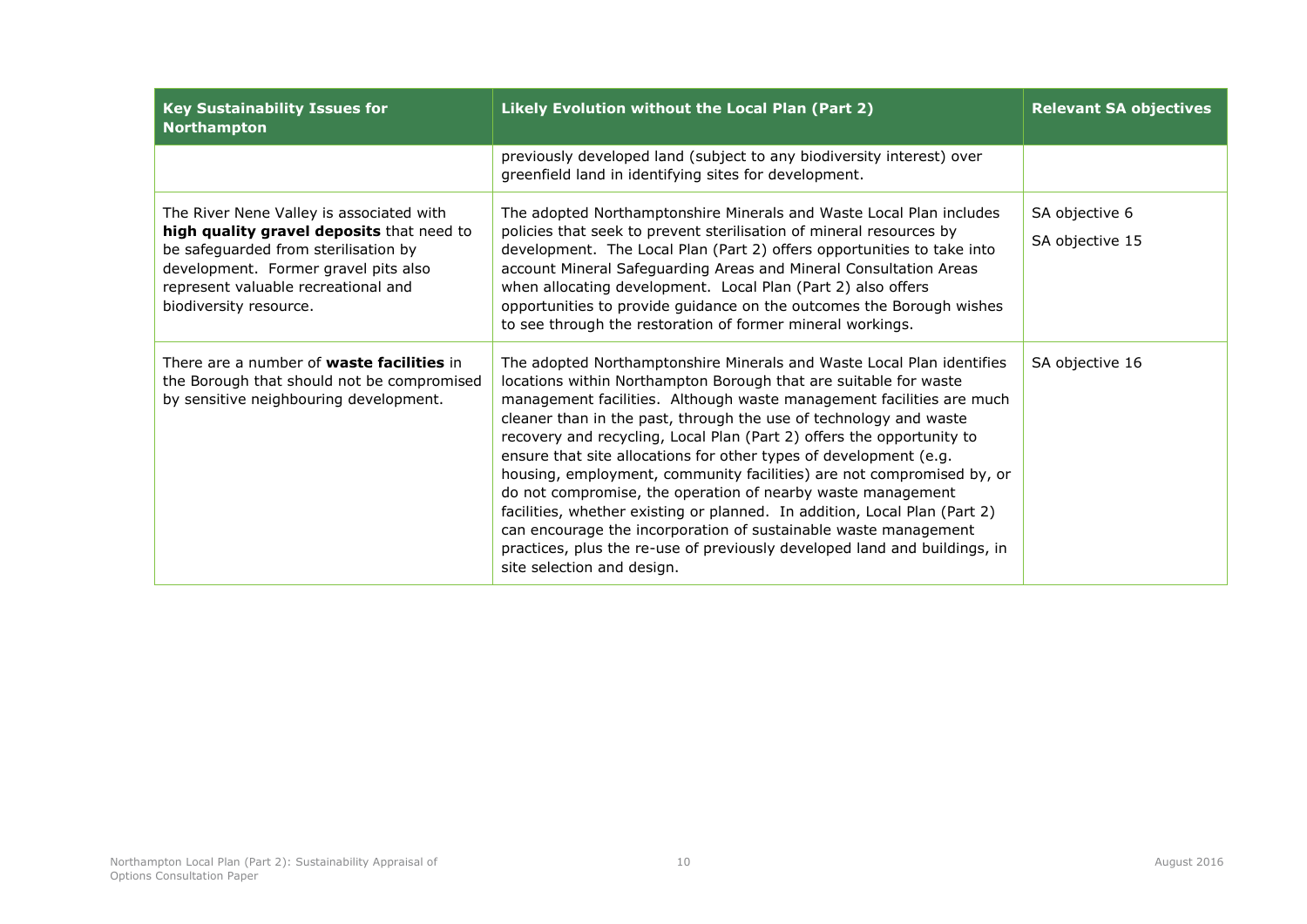# <span id="page-15-0"></span>**3 Method of approach to the SA**

## Sustainability Appraisal Framework

- <span id="page-15-1"></span>3.1 The development of a set of SA objectives (known as the SA Framework) is a recognised way in which the likely environmental and sustainability effects of a plan can be described, analysed and compared.
- 3.2 Although a set of SA objectives was developed for the West Northamptonshire JCS, these were geared to the West Northamptonshire area as a whole, rather than the town of Northampton.
- 3.3 Whilst the SA Framework for the JCS provides useful context, it has been decided to prepare a new SA Framework that is relevant to Northampton Borough, being primarily an urban area, and the matters that will be addressed in the Local Plan (Part 2). It draws on the review of policy objectives, the review of the baseline information, and the key sustainability issues that were identified through this process. Care has been taken to ensure that all the topics listed in Schedule 2 of the SEA Regulations are reflected in the SA Framework.
- 3.4 The SA Framework for the Local Plan (Part 2) is presented in **[Table 3.1](#page-16-0)** overleaf. The final column shows how the topics listed in the SEA Regulations are addressed by the SA objectives.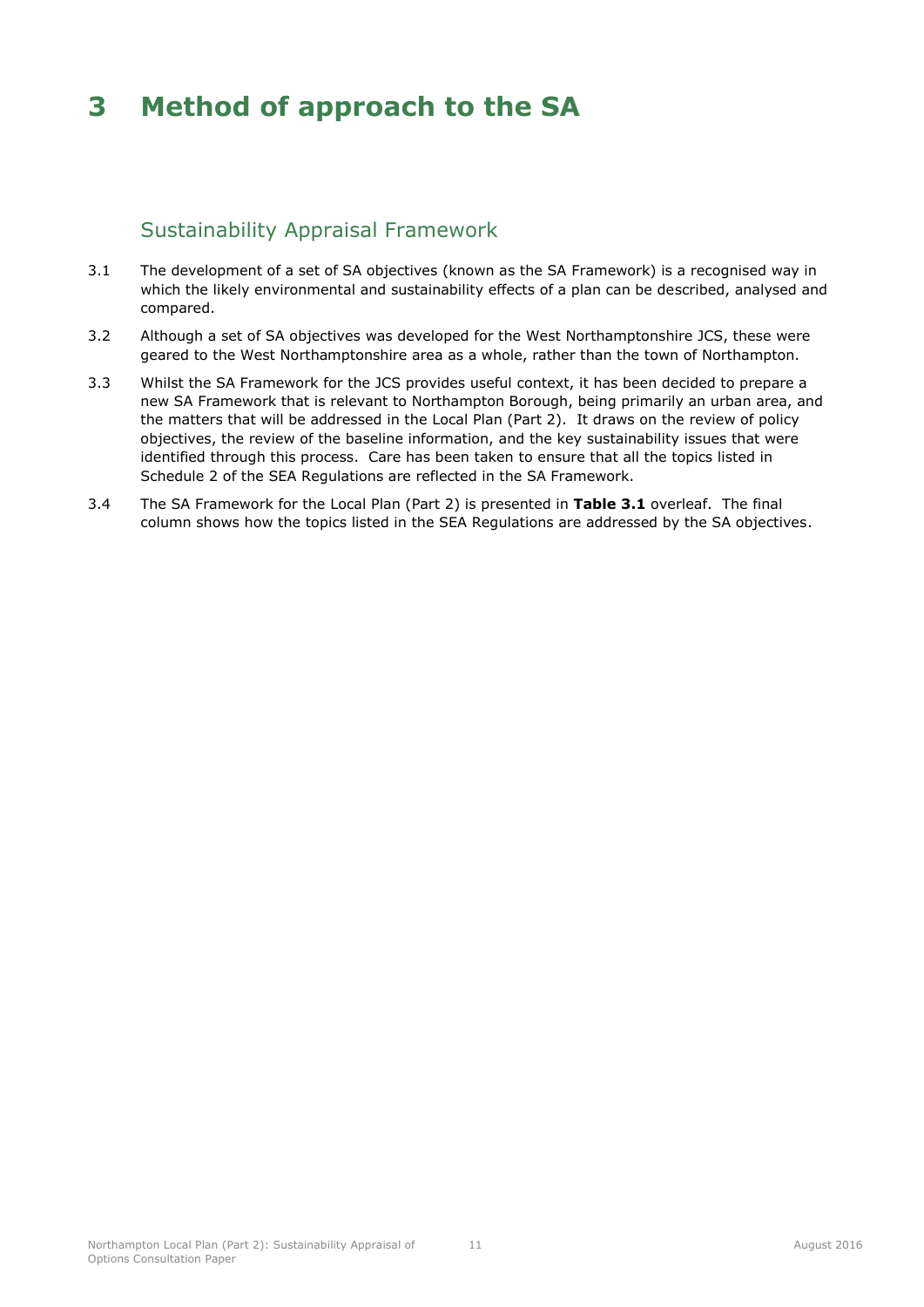### **Table 3.1 SA Framework for Northampton's Local Plan (Part 2)**

<span id="page-16-0"></span>

| <b>SA Objectives</b>                                                                     | Sub questions: Will the policy or proposal                                                                                     | <b>SEA Regulations</b>     |
|------------------------------------------------------------------------------------------|--------------------------------------------------------------------------------------------------------------------------------|----------------------------|
|                                                                                          |                                                                                                                                | <b>Topics covered</b>      |
| 1 Help make suitable housing available and<br>affordable according to the needs of       | • Provide for a range of housing type and tenure to meet identified housing<br>needs?                                          | Material assets            |
| Northampton's population.                                                                | • Provide homes for an ageing population?                                                                                      |                            |
|                                                                                          | • Provide affordable and social housing to meet identified needs?                                                              |                            |
|                                                                                          | • Improve the housing stock, in particular in more deprived communities?                                                       |                            |
| 2 Reduce the need to travel within, to and from                                          | • Improve the provision of public transport services?                                                                          | Air                        |
| Northampton by providing easy access to jobs,                                            | • Improve walking and cycling networks?                                                                                        | Population<br>Human health |
| services and facilities and to sustainable travel<br>alternatives to the car.            | • Be within walking and/or cycling distance of the town centre, or on frequent<br>public transport routes to, the town centre? | Climatic factors           |
|                                                                                          | • Be within walking and/or cycling distance of, or on frequent public transport<br>routes to, designated employment areas?     |                            |
|                                                                                          | • Be within walking distance of local centres?                                                                                 |                            |
| 3 Provide easy access to primary and secondary                                           | • Be within walking distance of primary schools?                                                                               | Air                        |
| schools by sustainable modes.                                                            | • Be within walking and/or cycling distance of secondary schools?                                                              | Population<br>Human health |
|                                                                                          |                                                                                                                                | Climatic factors           |
| 4 Improve the health and well-being of                                                   | • Improve access to health care?                                                                                               | Human health               |
| Northampton's residents, promoting healthy<br>lifestyles and reduce health inequalities. | • Be within walking and/or cycling distance of sport and leisure facilities, or<br>open space?                                 |                            |
|                                                                                          | • Improve access to outdoor and indoor sport and recreation facilities?                                                        |                            |
|                                                                                          | • Improve access to open space and the countryside?                                                                            |                            |
|                                                                                          | • Limit the risk of air, noise or light pollution on local people?                                                             |                            |
|                                                                                          | • Improve access to jobs for the most deprived communities in Northampton?                                                     |                            |
|                                                                                          | • Improve access to places of worship?                                                                                         |                            |
| 5 Reduce crime and the fear of crime in                                                  | • Reduce opportunities for crime?                                                                                              | Population                 |
| Northampton.                                                                             | • Increase the perception of safety from crime?                                                                                | Human health               |
|                                                                                          | • Encourage access to, and the provision of, community and youth facilities in                                                 |                            |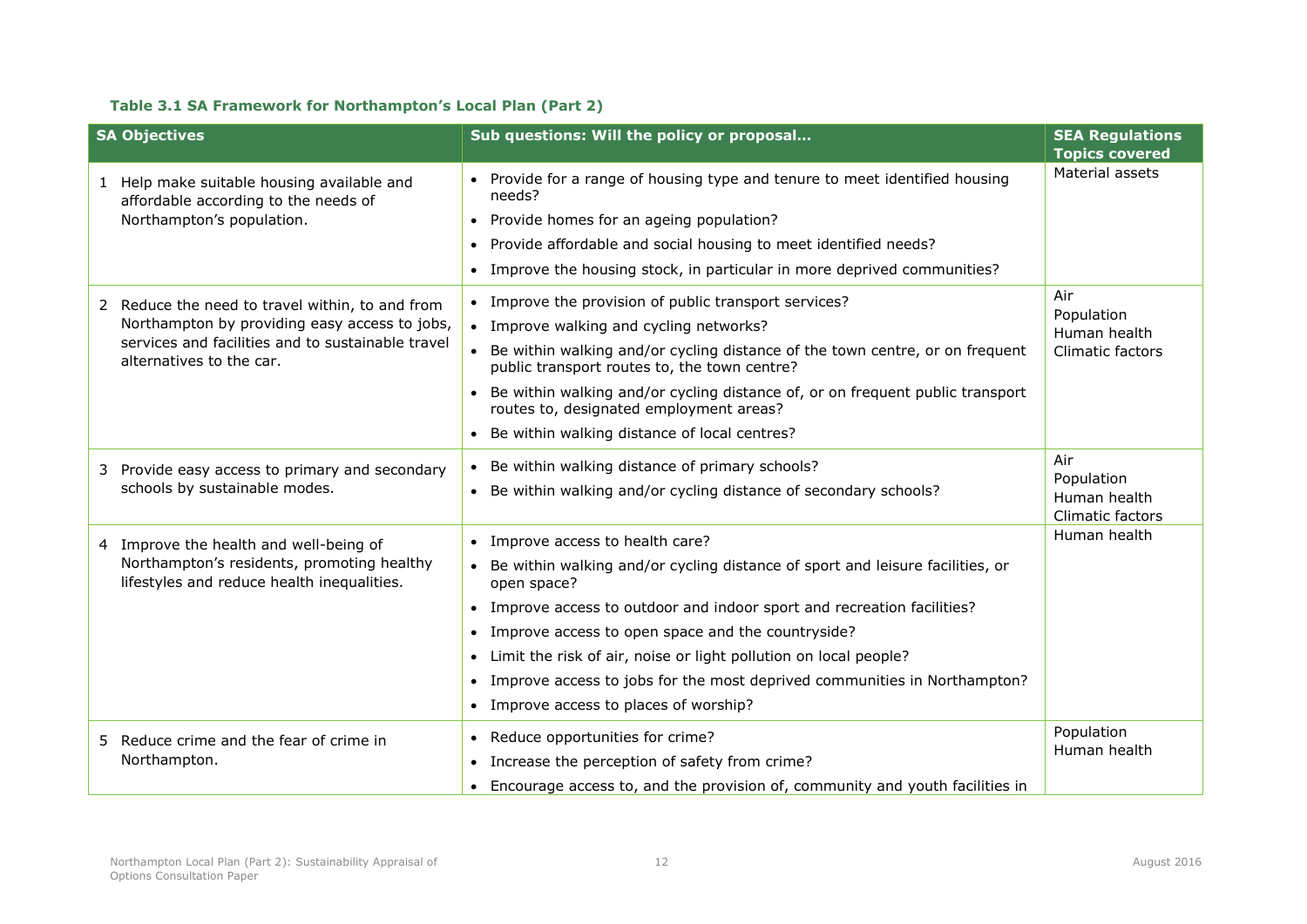| <b>SA Objectives</b>                                                              | Sub questions: Will the policy or proposal                                                                                                                              | <b>SEA Regulations</b>               |
|-----------------------------------------------------------------------------------|-------------------------------------------------------------------------------------------------------------------------------------------------------------------------|--------------------------------------|
|                                                                                   | more deprived neighbourhoods?                                                                                                                                           | <b>Topics covered</b>                |
|                                                                                   |                                                                                                                                                                         |                                      |
| Facilitate the growth of Northampton's<br>6.                                      | • Ensure a sufficient supply of land to meet local employment needs?                                                                                                    | Material assets                      |
| economy and the availability of jobs.                                             | Encourage provision of a range of employment opportunities?                                                                                                             |                                      |
|                                                                                   | Provide opportunities for start-up companies and expansion of local<br>companies, particularly in high-performance technologies, business and<br>professional services? |                                      |
|                                                                                   | • Facilitate take-up of employment land and premises in the Northampton<br>Waterside Enterprise Zone?                                                                   |                                      |
|                                                                                   | Enable access and improvements to communications technology (e.g.<br>broadband)?                                                                                        |                                      |
| Maintain and strengthen the character and<br>vitality of Northampton town centre. | • Safeguard and enhance the historic character and distinctiveness of the town<br>centre?                                                                               | Cultural heritage<br>Material assets |
|                                                                                   | Encourage the retention and expansion of town centre commercial and retail<br>uses?                                                                                     | Population<br>Human health           |
|                                                                                   | • Provide for a range of homes within the town centre?                                                                                                                  |                                      |
|                                                                                   | • Facilitate the evening economy (e.g. restaurants, bars, and other leisure<br>activity)?                                                                               |                                      |
|                                                                                   | • Make the public realm safe and attractive to use by pedestrians?                                                                                                      |                                      |
|                                                                                   | Ensure that the town centre is adapted to extreme weather events as a<br>result of climate change?                                                                      |                                      |
|                                                                                   | • Provides for safe cycling routes and parking facilities?                                                                                                              |                                      |
|                                                                                   | Provides for safe and easy access to public transport services, including bus<br>and rail?                                                                              |                                      |
| Minimise Northampton's greenhouse gas<br>8                                        | Result in the generation of renewable energy?                                                                                                                           | Climatic factors                     |
| emissions.                                                                        | Encourage energy conservation?                                                                                                                                          |                                      |
|                                                                                   | • Minimise increases in greenhouse gas emissions from vehicles?                                                                                                         |                                      |
| Protect and enhance Northampton's<br>9.<br>biodiversity and geodiversity.         | • Maintain the integrity of the Upper Nene Valley Gravel Pits SSSI, Ramsar and<br>Special Protection Area (SPA)?                                                        | Biodiversity<br>Flora                |
|                                                                                   | • Protect locally designated biodiversity sites from both the direct and indirect<br>adverse effects of development?                                                    | Fauna                                |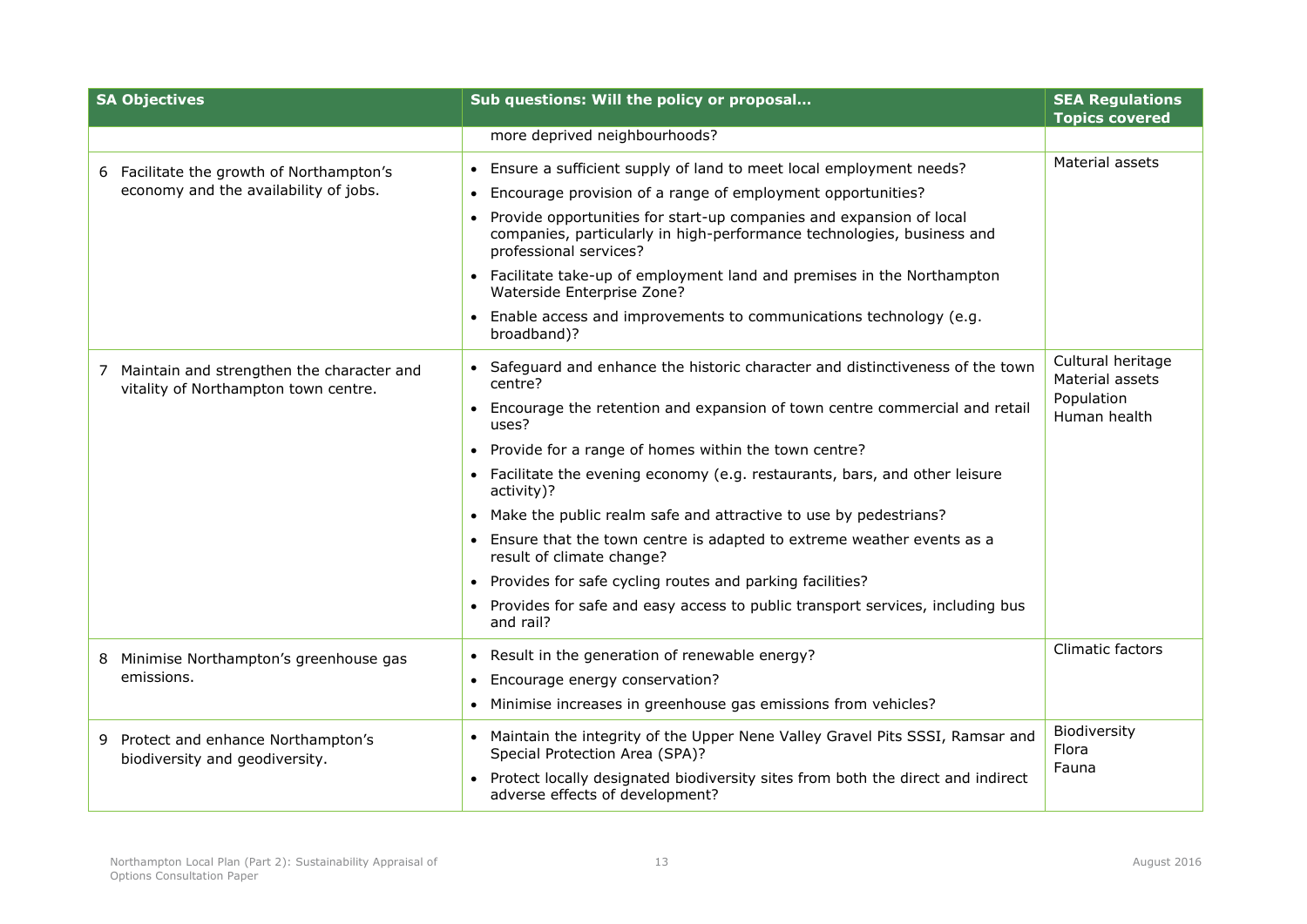| <b>SA Objectives</b>                                                                     | Sub questions: Will the policy or proposal                                                                                                                      | <b>SEA Regulations</b>              |
|------------------------------------------------------------------------------------------|-----------------------------------------------------------------------------------------------------------------------------------------------------------------|-------------------------------------|
|                                                                                          | • Safeguard and strengthen local ecological networks both within Northampton<br>Borough and their links with ecological networks in neighbouring districts?     | <b>Topics covered</b>               |
|                                                                                          | • Ensure that known biodiversity of brownfield sites is given due weight<br>reflecting its ecological interest and value?                                       |                                     |
|                                                                                          | • Take into account opportunities to enhance biodiversity in the layout and<br>design of development, including allowing species to adapt to climate<br>change? |                                     |
|                                                                                          | • Protect Local Geological Sites from both the direct and indirect adverse<br>effects of development?                                                           |                                     |
|                                                                                          | Improve access to, and understanding of, nature taking into account its<br>sensitivity to human disturbance?                                                    |                                     |
| 10 Protect and enhance the quality and character                                         | • Protect sensitive landscapes in and around the Borough of Northampton?                                                                                        | Landscape<br>Cultural heritage      |
| of Northampton's landscape and townscape.                                                | • Conserve and enhance the quality, character and local distinctiveness of<br>Northampton's townscape                                                           |                                     |
|                                                                                          | • Protect and improve Northampton's open and green spaces?                                                                                                      |                                     |
| 11 Conserve and enhance Northampton's historic<br>environment, heritage assets and their | • Protect, maintain and enhance listed buildings and conservation areas,<br>including their setting?                                                            | Cultural heritage                   |
| settings.                                                                                | • Protect, maintain and enhance scheduled monuments and archaeological<br>sites, and their setting?                                                             |                                     |
|                                                                                          | • Protect, maintain and enhance historic parks and gardens, and landscapes<br>including the site of the Battle of Northampton, and their setting?               |                                     |
|                                                                                          | • Protect, maintain and enhance the historic pattern and form of development<br>that characterises Northampton?                                                 |                                     |
| 12 Minimise air pollution in and around<br>Northampton, particularly in the AQMAs.       | • Avoid increases in traffic emissions in AQMAs?                                                                                                                | Air                                 |
| 13 Encourage sustainable water management.                                               | Limit the risk of pollution to the water environment?                                                                                                           | Water                               |
|                                                                                          | • Conserve water resources?                                                                                                                                     |                                     |
| 14 Reduce the risk of flooding to people and                                             | • Reduce the risk of flooding?                                                                                                                                  | Climatic factors<br>Material assets |
| property in Northampton.                                                                 | Avoid development within areas of risk of flooding in accordance with<br>Government guidance on flood risk?                                                     |                                     |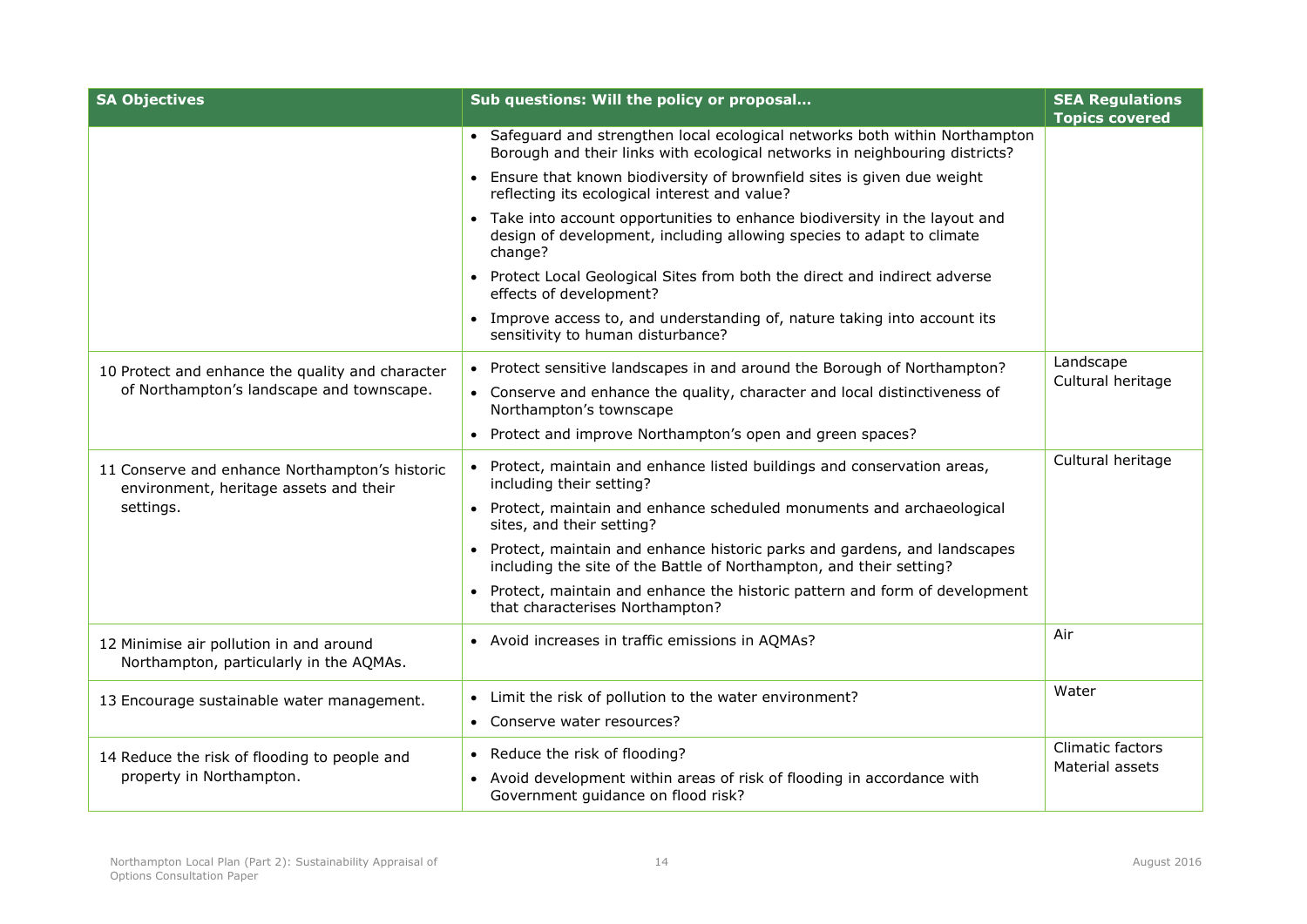| <b>SA Objectives</b>                                                                                     | Sub questions: Will the policy or proposal                                                                                                                                                                                                                                                                                          | <b>SEA Regulations</b><br><b>Topics covered</b> |
|----------------------------------------------------------------------------------------------------------|-------------------------------------------------------------------------------------------------------------------------------------------------------------------------------------------------------------------------------------------------------------------------------------------------------------------------------------|-------------------------------------------------|
| 15 Encourage the efficient use of land in<br>Northampton and protect its soils and mineral<br>resources. | Involve the re-use of previously developed land and buildings?<br>Encourage the remediation of contaminated land?<br>• Avoid the sterilisation of mineral resources?<br>• Protect the best and most versatile agricultural land?<br>Avoid inappropriate of unstable land and, where possible, bring it back into<br>productive use. | Soil<br>Material assets                         |
| 16 Facilitate sustainable waste management.                                                              | Encourage the recovery, re-use and recycling of waste materials?<br>Avoid locating sensitive land uses close to waste management facilities?                                                                                                                                                                                        | Material assets                                 |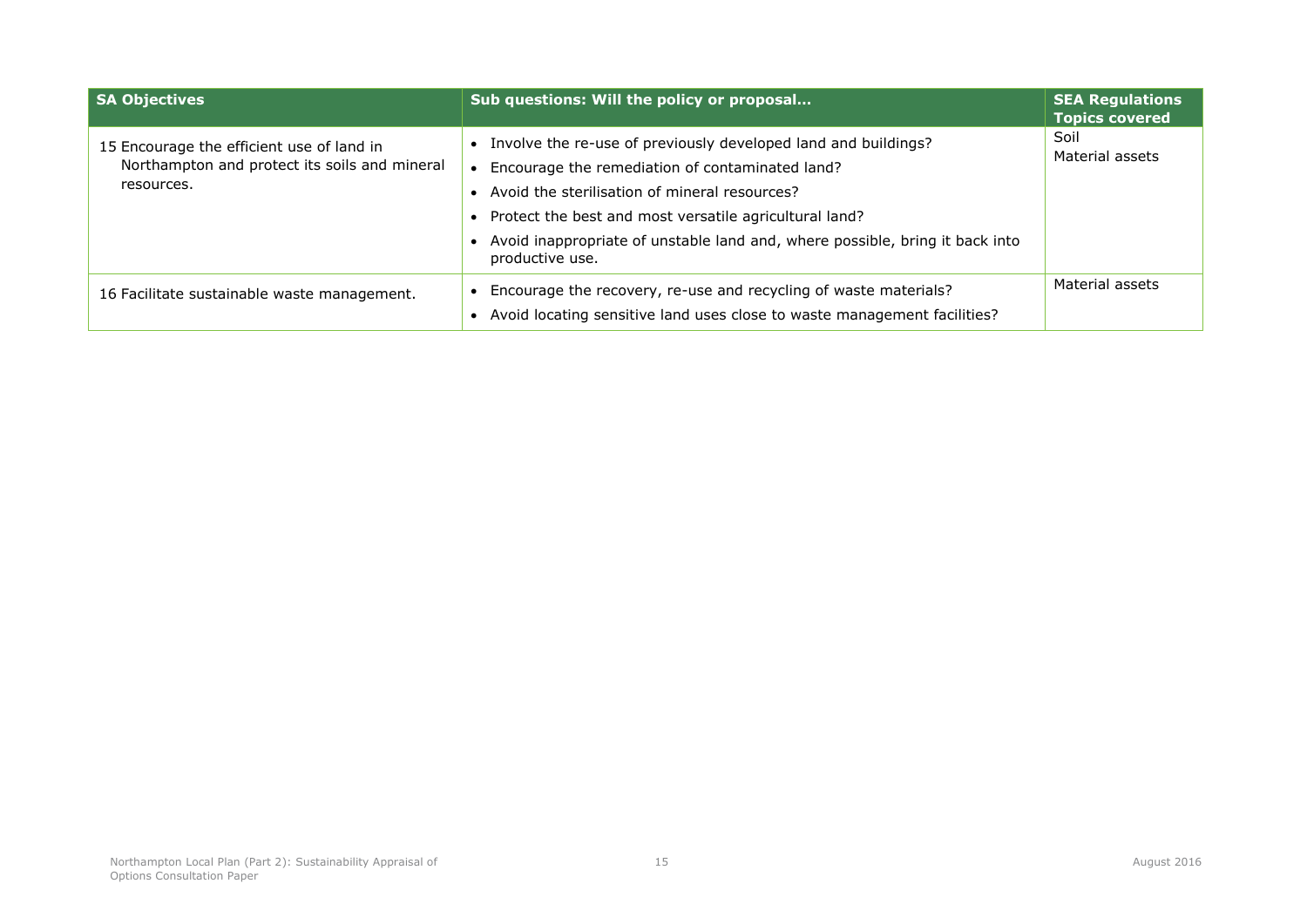## <span id="page-20-0"></span>Use of the SA Framework

- 3.6 The findings of the SA of the Options Consultations Paper are presented in SA matrices, which include a colour coded symbol showing the score for the site/policy against each of the SA objectives along with a concise justification for the score given.
- 3.7 The use of colour coding in the matrices allows for likely significant effects (both positive and negative) to be easily identified, as shown in the key below.

| $+ +$   | Significant positive effect likely                                   |
|---------|----------------------------------------------------------------------|
| $+ +/-$ | Mixed significant positive/minor negative effect likely              |
| ٠       | Minor positive effect likely                                         |
| 0       | Negligible effect likely                                             |
| 7       | Likely effect uncertain $-$ the effect could be positive or negative |
|         | Minor negative effect likely                                         |
| $+/--$  | Mixed significant negative/minor positive effect likely              |
| $-$     | Significant negative effect likely                                   |
| $+/-$   | Mixed minor positive/minor negative effects likely                   |
| ++/--   | Mixed significant positive/significant negative effects likely       |

#### **Key to SA scores**

3.8 Where a potential positive or negative effect is identified but there is a considerable degree of uncertainty about the likelihood of the effect materialising, the score and relevant colour code for the positive or negative effect is used in the appraisal, but a question mark (**?**) added to the score to indicate that there is uncertainty attached to the effect.

### **SA of the Options Consultation Paper**

- 3.9 The Options Consultation Paper that is the subject of this SA Report is a short paper that comprises:
	- A vision of Northampton in 2029.
	- The objectives of the Local Plan (Part 2).
	- An overarching statement on the strategy and a series of questions relating to three key topics:
		- Providing new homes.
		- Creating a prosperous economy.
		- Our retail centres.
	- Comments on infrastructure.
	- Sections on providing a supply of land to meet housing needs, an assessment of land availability, other opportunities, providing supply of land to meet employment needs.
	- A list of example development management policies.
- 3.10 Some of the items included in the Options Consultation are for information only, for example with respect to the work being undertaken on land availability for housing and employment uses, and the list of example development management policies.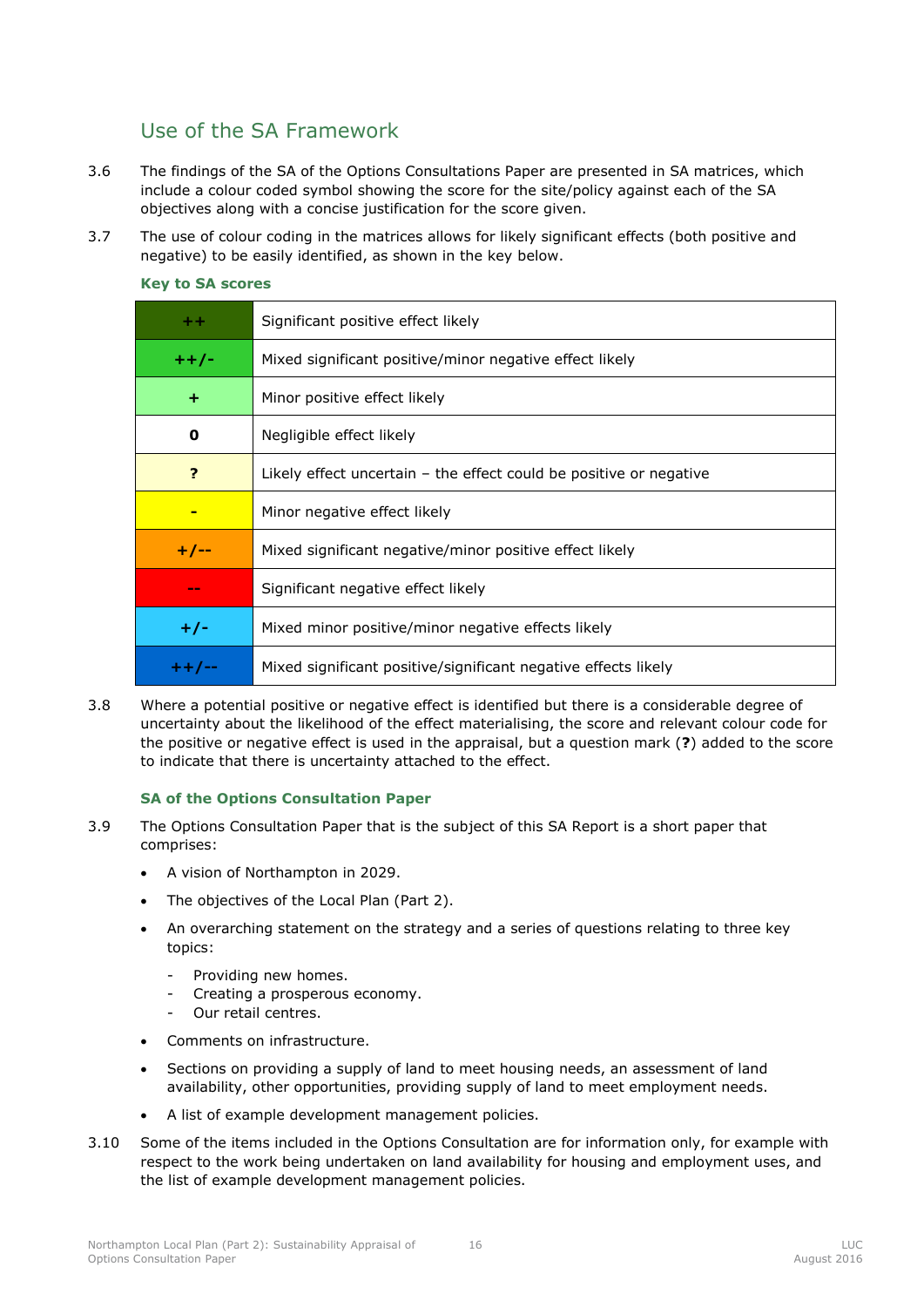- 3.11 It is quite difficult to carry out SA of such a high level document, and therefore it was decided that the focus of the SA should be on the objectives, as these will provide the direction for the preparation of the Local Plan (Part 2), and on the questions, since these are the areas where decisions between choices have to be made by the Council, and where the Council is seeking the views of the public.
- 3.12 Although the Options Consultation Paper's objectives lend themselves to SA using the 'Key to SA scores' shown above, it is not possible to assign significance to the effects' of the questions posed by the Options Consultation Paper. Therefore, a different approach has been used as follows.
- 3.13 It is assumed that the question being asked indicates the policy direction that the Council is proposing. For example, where the question sets out a suggested policy approach and asks whether or not the respondent agrees or not, it is assumed that the Council is proposing to pursue this policy approach. Open-ended questions have not been subject to SA.
- 3.14 On the basis of the above assumption, the SA seeks to identify whether the policy approach is likely to result in a positive or negative effect on an SA objective or not, without attempting to determine how significant the effect might be, which is not possible at this level of detail. The following symbols have been used.
	- $\checkmark$  = policy approach likely to result in a positive effect on the SA objective.
	- $\bullet$   $\mathbf{X}$  = policy approach likely to result in a negative effect on the SA objective.
	- $\bullet$  ? = likely effects of policy approach on SA objective uncertain.
	- $0 =$  policy approach unlikely to have any effects on the SA objective.
- 3.15 For most questions there are only two options agree or not agree. The Options Consultation Paper does not detail a range of reasonable alternative approaches to issues but seeks the public's views on some key policy directions for the Local Plan (Part 2). In this respect, it is a limited form of options consultation. The Council will consider further its approach to reasonable alternatives in the next stage of preparation of the Local Plan (Part 2). The primary focus will be the SA of reasonable alternative sites for housing, employment and other development proposals (not including the strategic development locations such as sustainable urban extensions, which have already been subject to SA of the JCS), as these are where significant effects, whether positive or negative, are most likely to occur.
- 3.16 We have also provided comments from an SA perspective on the overall strategy contained within the Options Consultation Paper and other aspects where we felt it would be helpful for us to do so.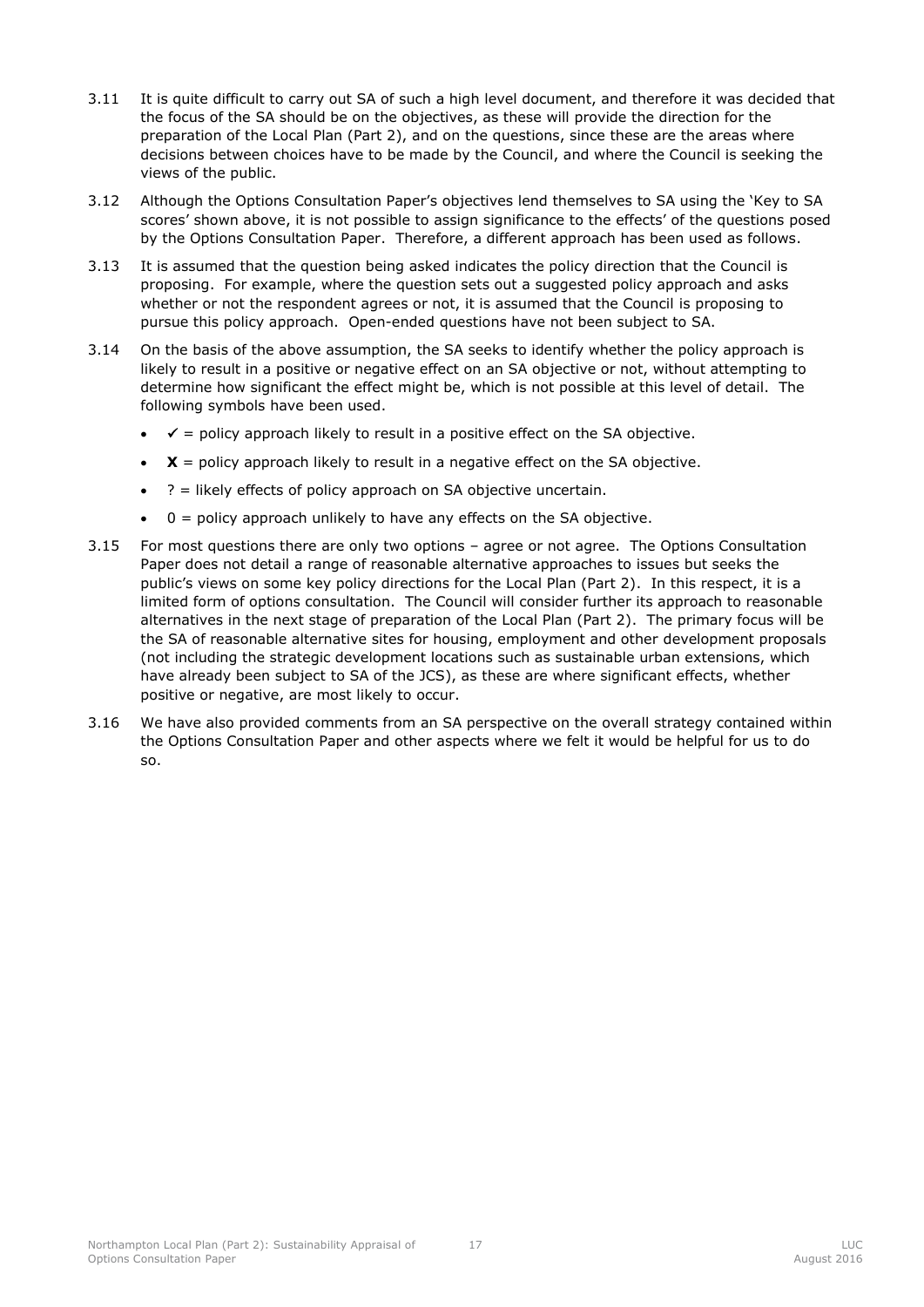# <span id="page-22-0"></span>**4 Findings of the SA of the Options Consultation Paper**

## SA of Local Plan (Part 2) objectives

- <span id="page-22-1"></span>4.1 The Council has decided that objectives set out in the West Northamptonshire Joint Core Strategy are still appropriate to use as objectives for the Northampton Local Plan (Part 2). The JCS objectives were subject to SA at the time of the preparation of the JCS.
- 4.2 However, it has been decided to subject them again to SA within the context of the Northampton Local Plan (Part 2). The findings are shown in **[Table 4.1](#page-24-0)** and are summarised below.
- 4.3 The Local Plan (Part 2) objectives are unlikely to have any significant negative effects (--). Most of the objectives are likely to have significant positive  $(++)$  or minor positive effects  $(+)$  in relation to the SA objectives, or negligible (0) effects. All the objectives have at least one significant positive effect where they directly address SA objectives, although a small number of minor negative effects (-) and mixed effects (+/-) have also been identified.
- 4.4 Local Plan (Part 2) Objective 6 Housing, and Objective 3 Economic Advantage, focus on the delivery of housing or employment land and therefore respectively score a significant positive effect (++) in relation to SA objective 1: Housing and SA objective 6: Economy. Most of the other Local Plan (Part 2) objectives are likely to result in a mixture of positive and negative effects (+/-) or minor negative effects. While they will help to achieve the housing and employment development needed in the Borough, construction of new homes and employment development could potentially have negative effects on environmental receptors and could result in increased car traffic within the Borough. However, there would be opportunities for good design and construction techniques to mitigate potential effects and even have beneficial effects, e.g. on the setting of a heritage asset trough sensitive design. For some of the SA objectives, the potential minor negative effect is shown as uncertain (-?), as it will depend on how and where the housing and employment development is delivered across the Borough.
- 4.5 The Local Plan (Part 2) Objective 7 Supporting the Town Centre focuses on regeneration and service provision of town centres. Therefore, it is considered likely to have significant positive effects (++) on SA objective 6: Economy, and SA objective 7: Town centre vitality.
- 4.6 The Local Plan (Part 2) Objective 1 Connections, and Objective 2 Infrastructure and Development seek to make sustainable travel a priority and ensure social, physical and green infrastructure is adequately provided. Therefore, this objective directly addresses SA objective 2: Sustainable travel, and indirectly SA objective 8: Minimise greenhouse gases and SA objective 12: Air pollution with a significant positive effect (++) for each. Similarly the Local Plan (Part 2) objective 12 – Green Infrastructure seeks to protect natural species and enhance existing strategic green infrastructure network resulting in a significant positive effect (++) for SA objective 9: Biodiversity and geodiversity.
- 4.7 The Local Plan (Part 2) Objective 5 Educational Attainment, and Objective 4 Specialist Business Development, are likely to have a significant positive effect (++) on SA objective 6: Economy. These Local Plan (Part 2) objectives seek to develop a skills base within the community and support opportunities for specialist employment. Objective 5 – Educational Attainment is also directly supportive of SA objective 3: Access to education and so a significant positive effect  $(++)$ is also likely for this SA objective.
- 4.8 Two Local Plan (Part 2) objectives, 10 Climate Change, and 9 High Quality Design, are likely to result in significant positive effects (++) or minor positive effects (+) in relation to most SA objectives. Objective 9 – High Quality Design directly addresses SA Objective 10: Landscapes and townscapes and SA objective 11: Historic environment and so significant positive effects  $(++)$ are expected for these SA objectives. The Local Plan (Part 2) objective on Climate change will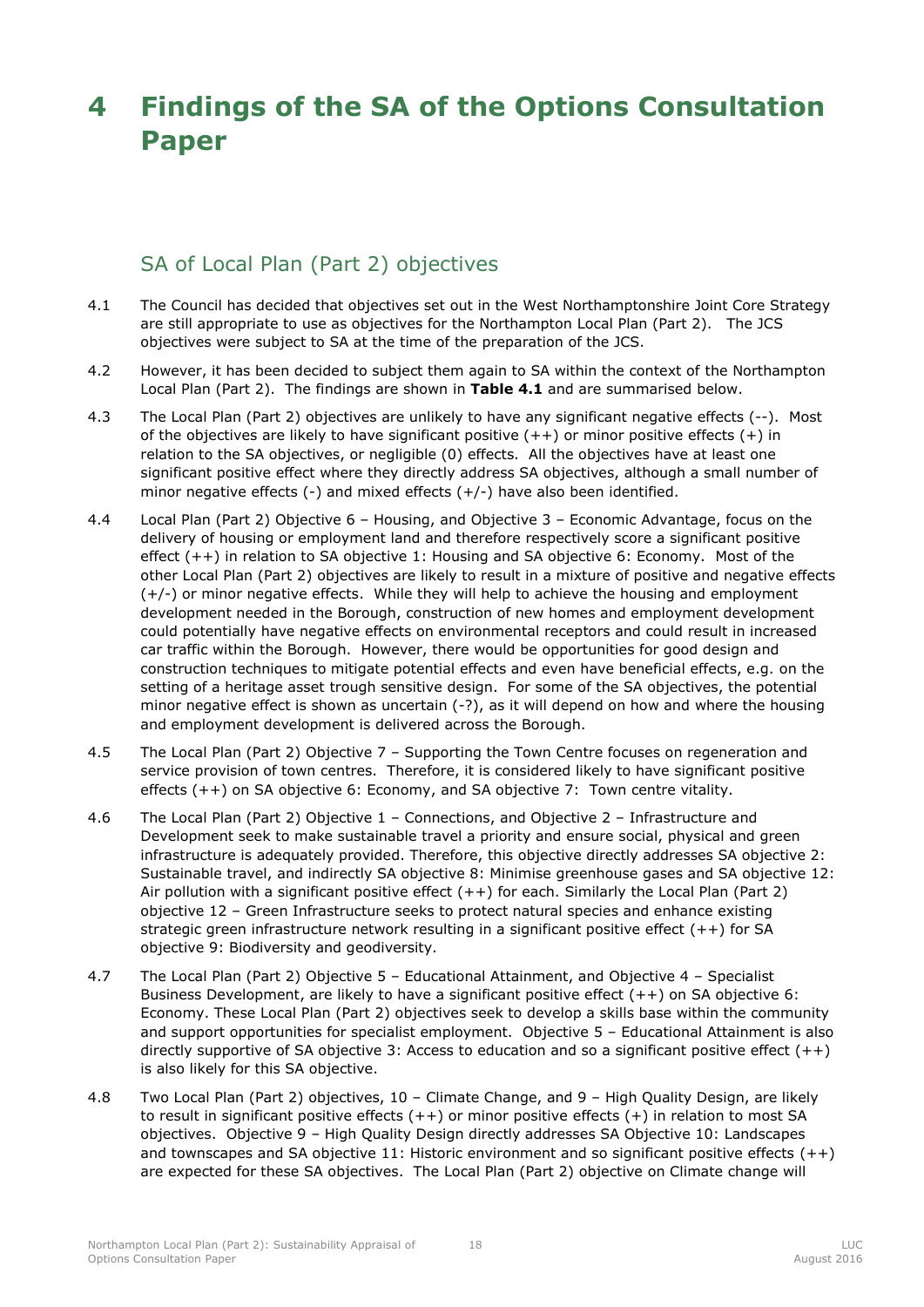have a have a significant positive effect on SA objective 8: Greenhouse gas emissions, SA objective 12: Air pollution, SA objective 13: Sustainable water management and SA objective 14: Flood risk.

- 4.9 The Local Plan (Part 2) Objective 11 Protecting and Building Communities should have a significant positive effect  $(++)$  for SA objective 7: Town centre vitality. The policy seeks to ensure new development in urban areas effectively supports and links new and existing communities physically and socially, to achieve social cohesion and address the areas of deprivation identified in parts of the Borough. A couple of other minor positive (+) effects have been identified for some SA objectives.
- 4.10 The Local Plan (Part 2) Objective 8 Heritage directly addresses heritage assets and their role in providing a sense of place and local distinctiveness. The Objective also seeks to ensure that development conserves and where possible enhances their setting. Therefore, this policy is identified as having a significant positive effect in relation to SA objective 11: Historic Environment and SA: objective 10: Landscape and townscape.
- 4.11 Whilst there is no Local Plan (Part 2) objective directly relating to health and well-being, a number of the other Local Plan (Part 2) objectives should give rise to minor positive effects overall on SA objective 4: Health and well-being.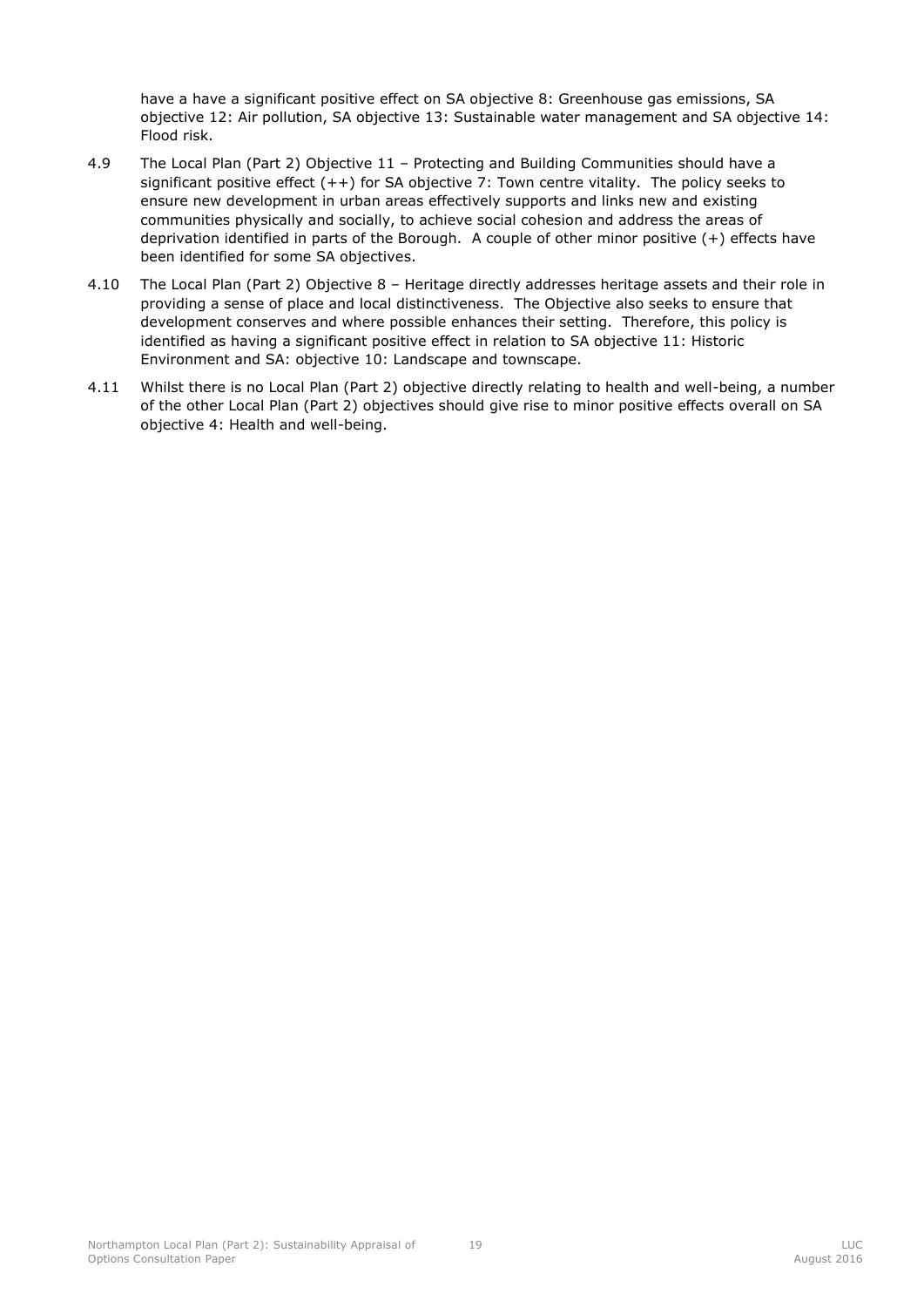<span id="page-24-0"></span>

| SA Objectives →                                         |              |                                        |                                    |                                   |                             |                     |                              |                                               |                                          |                                                    |                               |                     |                                                    |                               |                                                                |                                       |
|---------------------------------------------------------|--------------|----------------------------------------|------------------------------------|-----------------------------------|-----------------------------|---------------------|------------------------------|-----------------------------------------------|------------------------------------------|----------------------------------------------------|-------------------------------|---------------------|----------------------------------------------------|-------------------------------|----------------------------------------------------------------|---------------------------------------|
| $\blacktriangleright$ Local Plan (Part 2)<br>objectives | SA1: Housing | Sustainable travel<br>SA <sub>2:</sub> | to education<br><b>SA3: Access</b> | and<br>SA4: Health ;<br>wellbeing | crime<br><b>SA5: Reduce</b> | <b>SA6: Economy</b> | centre vitality<br>SA7: Town | gas<br>Greenhouse<br>emissions<br><b>SA8:</b> | and<br>SA9: Biodiversity<br>geodiversity | <b>bue</b><br>Landscape<br>cape<br>SA10:<br>townsc | SA11: Historic<br>Environment | SA12: Air pollution | water<br>Sustainable<br>management<br><b>SA13:</b> | risk<br>Flood<br><b>SA14:</b> | $\overline{\sigma}$<br>Efficient use<br><b>SA15: 1</b><br>land | SA16: Sustainable waste<br>management |
| Connections                                             | $\mathbf 0$  | $++$                                   | $\mathbf 0$                        | $+$                               | $\mathbf 0$                 | $+$                 | $\mathbf{0}$                 | $+ +$                                         | $\Omega$                                 | $\Omega$                                           | $\mathbf{0}$                  | $+ +$               | $\Omega$                                           | $\Omega$                      | $\Omega$                                                       | $\Omega$                              |
| Infrastructure and<br>development                       | $\mathbf 0$  | $+ +$                                  | $\mathbf 0$                        | $+$                               | 0                           | $+$                 | $+$                          | $+ +$                                         | $+$                                      | $\mathbf{0}$                                       | $\Omega$                      | $+ +$               | $\mathbf{0}$                                       | $\Omega$                      | $\Omega$                                                       | 0                                     |
| Economic Advantage                                      | $\mathbf 0$  | $\mathbf 0$                            | $\mathbf 0$                        | $+?$                              | 0                           | $++$                | $+?$                         | $+/-$                                         | $-7$                                     | $-2$                                               | $\Omega$                      | $+/-$               | $\mathbf{0}$                                       | $\Omega$                      | $\Omega$                                                       | 0                                     |
| <b>Specialist Business</b><br>Development               | $\mathbf 0$  | $\mathbf 0$                            | 0                                  | $+?$                              | 0                           | $+ +$               | $\mathbf 0$                  | $+$                                           | $\Omega$                                 | $\mathbf 0$                                        | $\mathbf{0}$                  | $+$                 | $\mathbf 0$                                        | $\mathbf 0$                   | 0                                                              | 0                                     |
| <b>Educational Attainment</b>                           | $\mathbf 0$  | $+$                                    | $+ +$                              | $+$                               | $+$                         | $+ +$               | $\mathbf{0}$                 | $\mathbf{0}$                                  | $\mathbf{0}$                             | $\mathbf{0}$                                       | $\Omega$                      | $\mathbf{0}$        | $\mathbf 0$                                        | $\mathbf{0}$                  | $\mathbf{0}$                                                   | 0                                     |
| Housing                                                 | $+ +$        | $\Omega$                               | $\mathbf 0$                        | $+$                               | 0                           | $+$                 | $\mathbf{0}$                 | $+/-$                                         | $-2$                                     | $-2$                                               | $\Omega$                      | $+/-$               | $\mathbf{0}$                                       | $+$                           | $\Omega$                                                       | 0                                     |
| Supporting the town<br>centre                           | $\Omega$     | $+$                                    | $\Omega$                           | $\mathbf 0$                       | 0                           | $+ +$               | $+ +$                        | $+/-$                                         | $\Omega$                                 | $+?$                                               | $\Omega$                      | $+/-$               | $\mathbf{0}$                                       | $\Omega$                      | $\Omega$                                                       | $\overline{0}$                        |
| Heritage                                                | $\mathbf 0$  | $\mathbf 0$                            | 0                                  | $\mathbf 0$                       | 0                           | $+$                 | $+$                          | $\mathbf{0}$                                  | $\mathbf 0$                              | $+ +$                                              | $+ +$                         | $\mathbf{0}$        | $\mathbf 0$                                        | $\mathbf{0}$                  | $\Omega$                                                       | 0                                     |
| High Quality Design                                     | $+$          | $\mathbf 0$                            | 0                                  | $+$                               | $+$                         | $+?$                | $+?$                         | $+?$                                          | $\mathbf 0$                              | $+ +$                                              | $+ +$                         | $\mathbf{0}$        | $\mathbf 0$                                        | $+?$                          | $\mathbf 0$                                                    | 0                                     |
| <b>Climate Change</b>                                   | $\mathbf 0$  | $+$                                    | 0                                  | $+$                               | 0                           | $+?$                | $\mathbf 0$                  | $+ +$                                         | $\mathbf{0}$                             | $\mathbf 0$                                        | $\mathbf 0$                   | $+ +$               | $+ +$                                              | $+ +$                         | $\Omega$                                                       | $+$                                   |
| Protecting and Building<br>Communities                  | $\Omega$     | $\mathbf 0$                            | $\mathbf 0$                        | $+$                               | $+$                         | $+?$                | $++$                         | $\mathbf 0$                                   | $\Omega$                                 | $\Omega$                                           | $\mathbf{0}$                  | $\mathbf{0}$        | $\mathbf 0$                                        | $\Omega$                      | $\Omega$                                                       | 0                                     |
| Green Infrastructure                                    | $\mathbf 0$  | $+$                                    | 0                                  | $+$                               | 0                           | $+?$                | $\Omega$                     | $\mathbf 0$                                   | $+ +$                                    | $+$                                                | 0                             | $\mathbf 0$         | 0                                                  | $+$                           | 0                                                              | 0                                     |

### **Table 4.1: SA scores for Northampton Local (Part 2) objectives**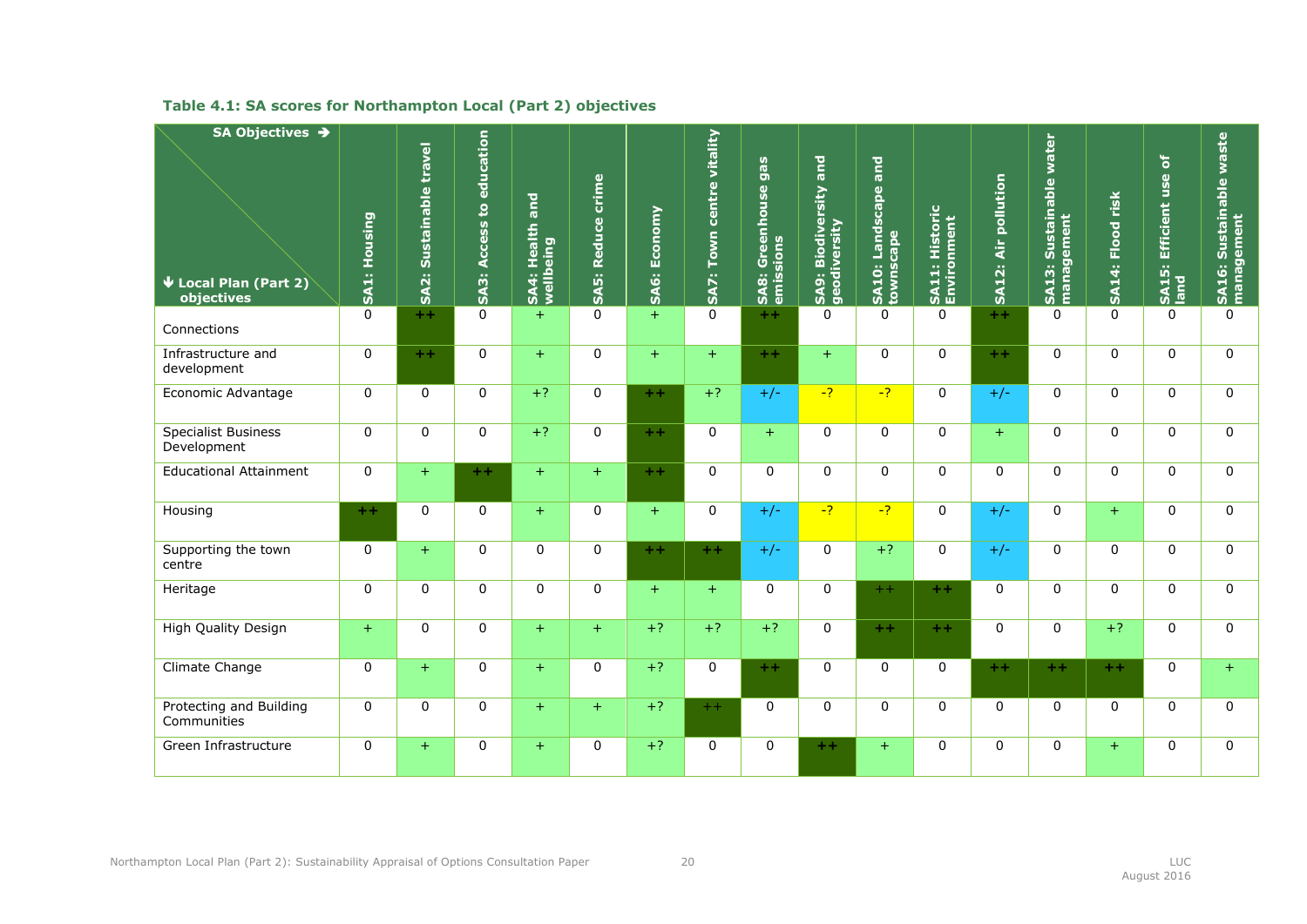## <span id="page-25-0"></span>Providing new homes

- 4.12 The SA of the questions relating to housing provision is shown in **[Table 4.2](#page-27-0)**.
- 4.13 All question options have a positive effect  $(\checkmark)$  on SA objective 1 (housing) as they are all directly related to the provision of housing.
- 4.14 The effects of the quantity of development to be delivered within Northampton Borough have already been appraised in the SA of the Joint Core Strategy. It is acknowledged that more housing and associated traffic is likely to increase greenhouse gas emissions and air pollution. However, the option question seeks to increase the density of dwellings per hectare across the Borough, with higher densities in the town centre and other centres and key transport corridors. This should enable access to jobs, services and facilities without the need to travel by car, which would give rise to positive effects  $(V)$  on SA objectives relating to sustainable travel (SA objective 2), greenhouse gas emissions (SA objective 8) and air pollution (SA objective 12). Prioritising sites that can be delivered in the short-term or allowing for greater flexibility through a 20% housing land supply buffer, could potentially undermine or dilute the delivery of the spatial strategy if easy to deliver sites that are less well aligned with the strategy of higher densities in the town centre, other centres and key transport corridors were to come forward at the expense of, or in advance of, sites that are more challenging to deliver but better aligned with the strategy.
- 4.15 The higher density of housing in the town centre should help to support town centre vitality (SA objective 7). The emphasis on delivery of housing to higher densities, with a focus on prioritising sites that can be delivered in the short term, and with a 20% housing land supply buffer are all likely to support the local economy, temporarily through construction activity, and in the medium to longer term by providing homes for people working or wishing to work in the Borough (i.e. the labour supply). Similarly, the provision of smaller market dwellings (1 and 2 bed homes) should help to provide a range of housing, particularly for younger workers, single households and couples who make up an important component of the workforce. Taken together, these should have a positive effect on SA objective 6.
- 4.16 Identifying sites for specialist housing and sites specifically for the provision of older persons housing will have a positive effect  $(V)$  on health (SA objective 4). The effects of the other options on health are difficult to determine at this stage, as they will be influenced by the design of development and access to open space, sport and leisure facilities, and healthcare facilities. It is noted that the strategy seeks to deliver a wider green infrastructure network that will link to the surrounding open countryside, and will include access to parks, sports facilities and well maintained local space, but this will need to be tested through the assessment of individual sites, and associated infrastructure, at the next stage of plan preparation.
- 4.17 An uncertain effect (?) is expected for all options against SA objective 15: Efficient use of land. Although the introductory text to the questions states that the focus of the strategy will be on brownfield land, it also states that this could be on *"other available sites within the existing built up area and elsewhere in the Borough"*, and therefore it is not yet possible to determine how well this SA objective will be met until individual sites have been assessed. A minimum density of 40 dwellings per hectare outside of the sustainable urban extensions will be expected, which will encourage the efficient use of land. In the town centre, other centres and along key transport corridors, the Options Consultation Paper indicates that densities will be higher although specific targets are not mentioned.
- 4.18 For SA objectives 9: Biodiversity and geodiversity, 10: Landscapes and townscapes, and 11: Historic environment, the potential effect is shown as uncertain (?) as development could potentially have negative effects on environmental receptors. However, it will depend on how and where the housing development is delivered across the Borough, and there could be opportunities for good design and construction techniques to mitigate potential effects and even have beneficial effects, for example by using developer contributions to provide multi-functional green infrastructure.
- 4.19 It is noted that the strategy seeks to enable the provision of new schools and avoid inappropriate development within the flood plain, but it is not possible to determine the likely effects on access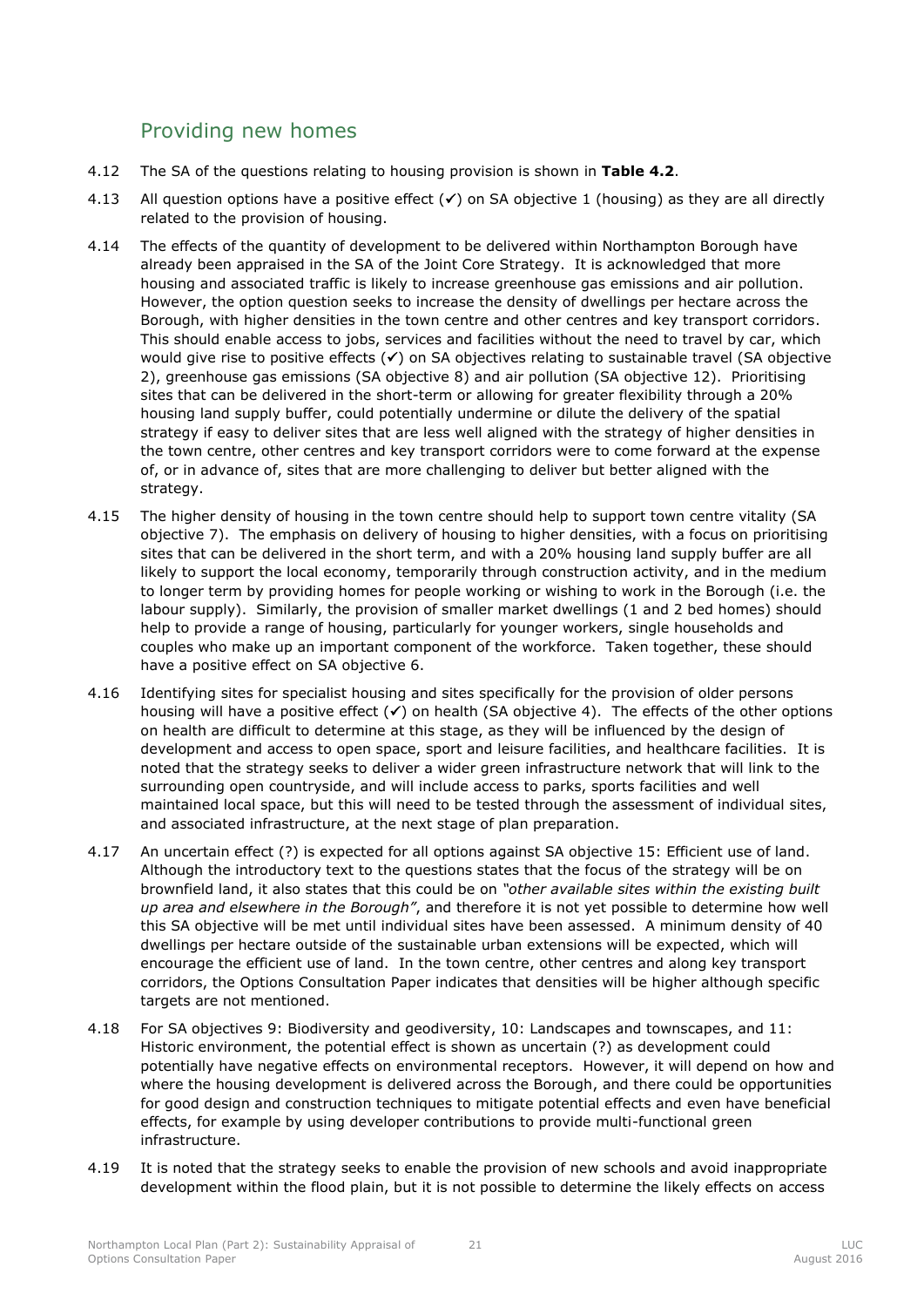to education (SA objective 3) and flood risk (SA objective 14) until the assessment of individual sites.

4.20 The effects on all other SA objectives are considered to be negligible (0).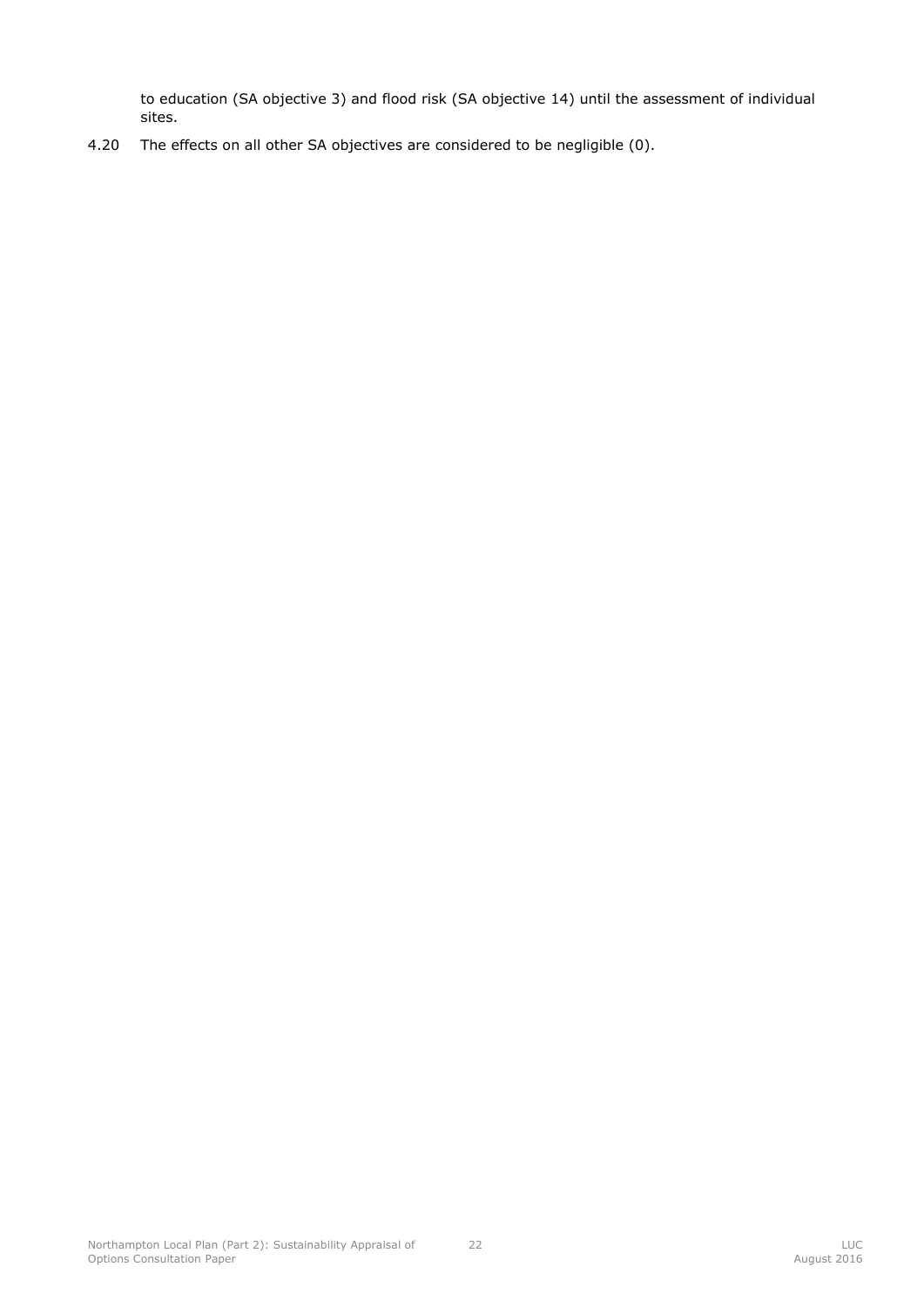### **Table 4.2: SA scores for housing options**

<span id="page-27-0"></span>

| SA Objectives →                                                                                                                                                                                               |              |                            | ខ                                  | and                                |                   |                     | centre                   | gas                                     | and                                              | and                              |                                         |                     | managemen<br>Sustainable |                  | Efficient use of           | management<br>Sustainable |
|---------------------------------------------------------------------------------------------------------------------------------------------------------------------------------------------------------------|--------------|----------------------------|------------------------------------|------------------------------------|-------------------|---------------------|--------------------------|-----------------------------------------|--------------------------------------------------|----------------------------------|-----------------------------------------|---------------------|--------------------------|------------------|----------------------------|---------------------------|
| $\sqrt{\frac{1}{10}}$ Options                                                                                                                                                                                 | SA1: Housing | SA2: Sustainable<br>travel | Access<br>education<br><b>SA3:</b> | Health<br>wellbeing<br><b>SA4:</b> | SA5: Reduce crime | <b>SAG: Economy</b> | Town<br>vitality<br>SA7: | <b>SA8: Greenhouse</b><br>sions<br>emis | Biodiversity<br>geodiversity<br>SA <sub>9:</sub> | SA10: Landscape<br>cape<br>towns | Historic<br>Environment<br><b>SA11:</b> | SA12: Air pollution | <b>SA13:</b><br>water    | SA14: Flood risk | <b>SA15:</b><br><b>bue</b> | <b>SA16:</b><br>waste     |
| Apply a 20% housing land supply<br>buffer                                                                                                                                                                     | $\checkmark$ | $\overline{?}$             | $\overline{?}$                     | $\overline{z}$                     | $\mathbf 0$       | $\checkmark$        | $\mathbf 0$              | $\overline{?}$                          | $\overline{?}$                                   | $\overline{?}$                   | $\overline{?}$                          | $\overline{?}$      | $\mathbf 0$              | $\overline{?}$   | $\overline{z}$             | $\Omega$                  |
| Apply a residential density of 40<br>dwellings per hectare outside of the<br>sustainable urban extensions, with<br>higher densities in the town centre,<br>other centres and along key<br>transport corridors | $\checkmark$ | ✓                          | $\overline{?}$                     | ?                                  | 0                 | ✓                   | ✔                        | ✔                                       | $\overline{?}$                                   | ?                                | ?                                       | $\checkmark$        | $\Omega$                 | ?                | $\overline{?}$             | $\Omega$                  |
| In allocating sites for housing<br>development, priority should be<br>given to sites that can be delivered<br>in the short term                                                                               | $\checkmark$ | ?                          | ?                                  | ?                                  | 0                 | ✓                   | $\overline{?}$           | ?                                       | ?                                                | ?                                | ?                                       | ?                   | $\mathbf 0$              | ?                | $\overline{?}$             | $\Omega$                  |
| Identify sites for specialist housing                                                                                                                                                                         | $\checkmark$ | $\mathbf{0}$               | 0                                  | $\checkmark$                       | $\Omega$          | $\Omega$            | $\mathbf{0}$             | $\mathbf{0}$                            | ?                                                | ?                                | $\mathbf{0}$                            | 0                   | $\mathbf{0}$             | 0                | ?                          | 0                         |
| Identify sites specifically for the<br>provision of older persons' housing                                                                                                                                    | $\checkmark$ | $\mathbf 0$                | $\mathbf 0$                        | $\checkmark$                       | $\mathbf 0$       | $\Omega$            | $\Omega$                 | $\Omega$                                | $\overline{?}$                                   | $\overline{?}$                   | $\Omega$                                | $\Omega$            | $\Omega$                 | 0                | $\overline{\phantom{a}}$   | $\Omega$                  |
| Allocations for general housing<br>should include a proportion of<br>smaller market dwellings (1 & 2<br>bed)                                                                                                  | $\checkmark$ | 0                          | $\mathbf{0}$                       | 0                                  | $\Omega$          | ✓                   | 0                        | 0                                       | ?                                                | ?                                | $\mathbf{0}$                            | 0                   | $\Omega$                 | 0                | ?                          | 0                         |
| Specify a threshold or proportion of<br>serviced plots to ensure the delivery<br>of custom-build and self-build plots                                                                                         | $\checkmark$ | 0                          | 0                                  | 0                                  | 0                 | $\mathbf{0}$        | 0                        | 0                                       | ?                                                | ?                                | $\mathbf{0}$                            | 0                   | $\mathbf 0$              | 0                | ?                          | 0                         |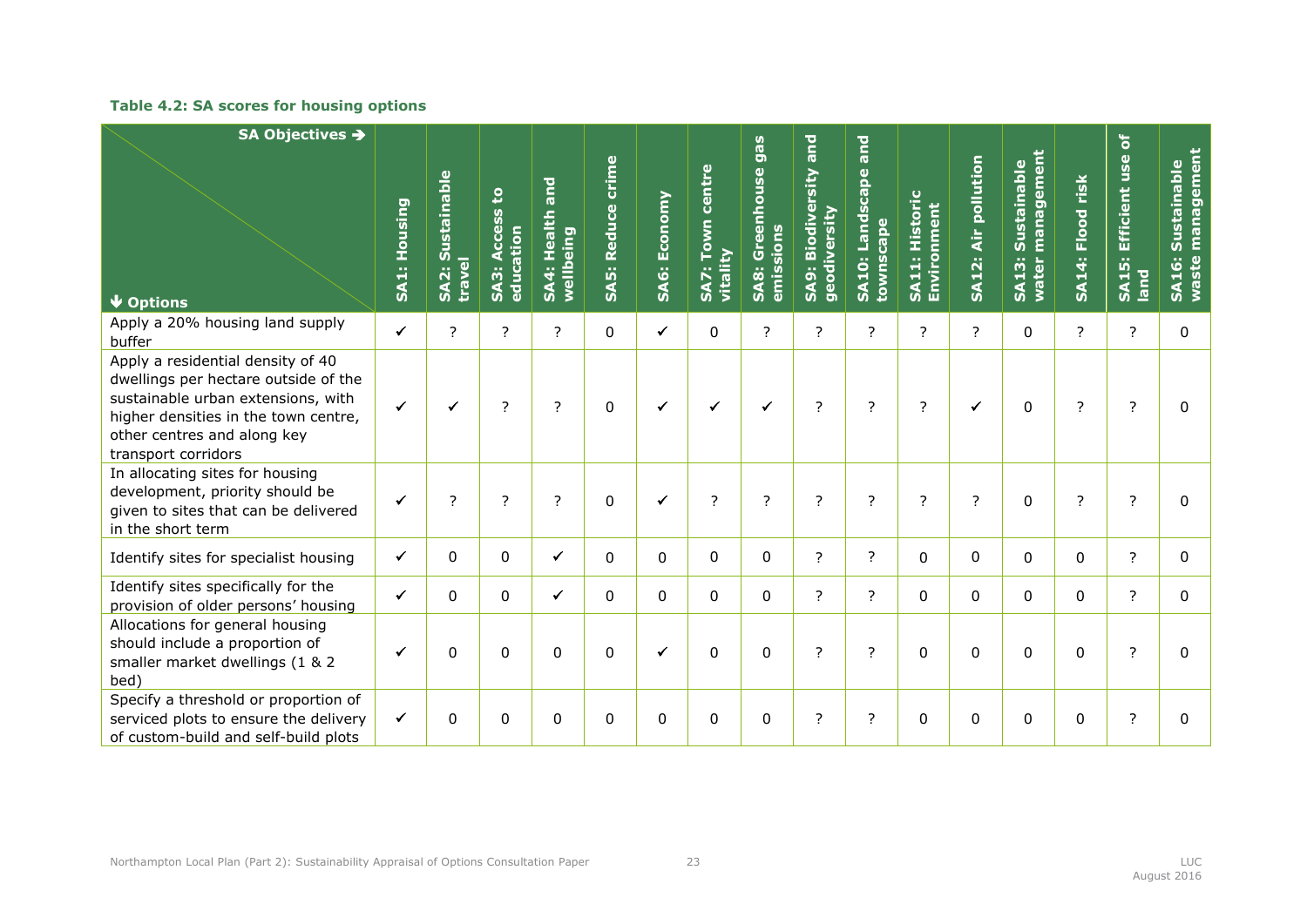## <span id="page-28-0"></span>Creating a prosperous economy

- 4.21 The SA of the questions relating to the economy is shown in **[Table 4.3](#page-29-0)**.
- 4.22 Positive effects  $(v)$  are expected for all options against SA objective 6: Economy, and SA objective 7: Town centre vitality.
- 4.23 The release of low value office stock for other uses could not only help to improve the vitality of town centres, but it could allow for greater surveillance, increasing the perception of safety from crime. Therefore that option scored a positive  $(\checkmark)$  against SA objective 5: Reduce crime. A positive effect  $(\checkmark)$  is also expected against SA objective 1: Housing, due to the potential for oversupplied, dated, low value office stock to be released for the purpose of housing.
- 4.24 Similarly, the fourth option allows for the release of employment for other uses, once a period of active marketing has been undertaken, and therefore also scores a positive effect  $(\checkmark)$ against SA objective 1: Housing.
- 4.25 The Borough will continue to promote the retention and re-use of land in employment use to provide for a range of businesses resulting in positive effects  $(\checkmark)$  for SA objective 15: Efficiency of land use.
- 4.26 The effects on all other SA objectives are negligible (0). The strategy is to make best and most efficient use of land within the Borough. This includes a flexible approach to land that is already in use or designated for employment activity but where other uses, such as housing, may be more appropriate. Given that this land is already in use, and the likely emphasis on quality of design of new development within the strategy, it is considered at this stage that such a policy approach to change of use is unlikely to have an adverse effect on sustainability issues such as biodiversity and geodiversity (SA objective 9), landscape and townscape (SA objective 10), the historic environment SA objective 11), and flood risk SA objective 14). However, where individual sites for changes in use are to be identified in the Local Plan (Part 2), the effects of such changes will need to be tested through the SA process.
- 4.27 Similarly, where other uses are to be considered in Local Plan (Part 2) for specific sites that are currently in employment use and/or designated for employment use, the effects of designating these sites for other uses against SA objectives such as sustainable travel (SA objective 2), access to education (SA objective 3), health and well-being (SA objective 4), greenhouse gas emissions (SA objective 8), air pollution (SA objective 12) and flood risk (SA objective 14), will need to be assessed by the SA.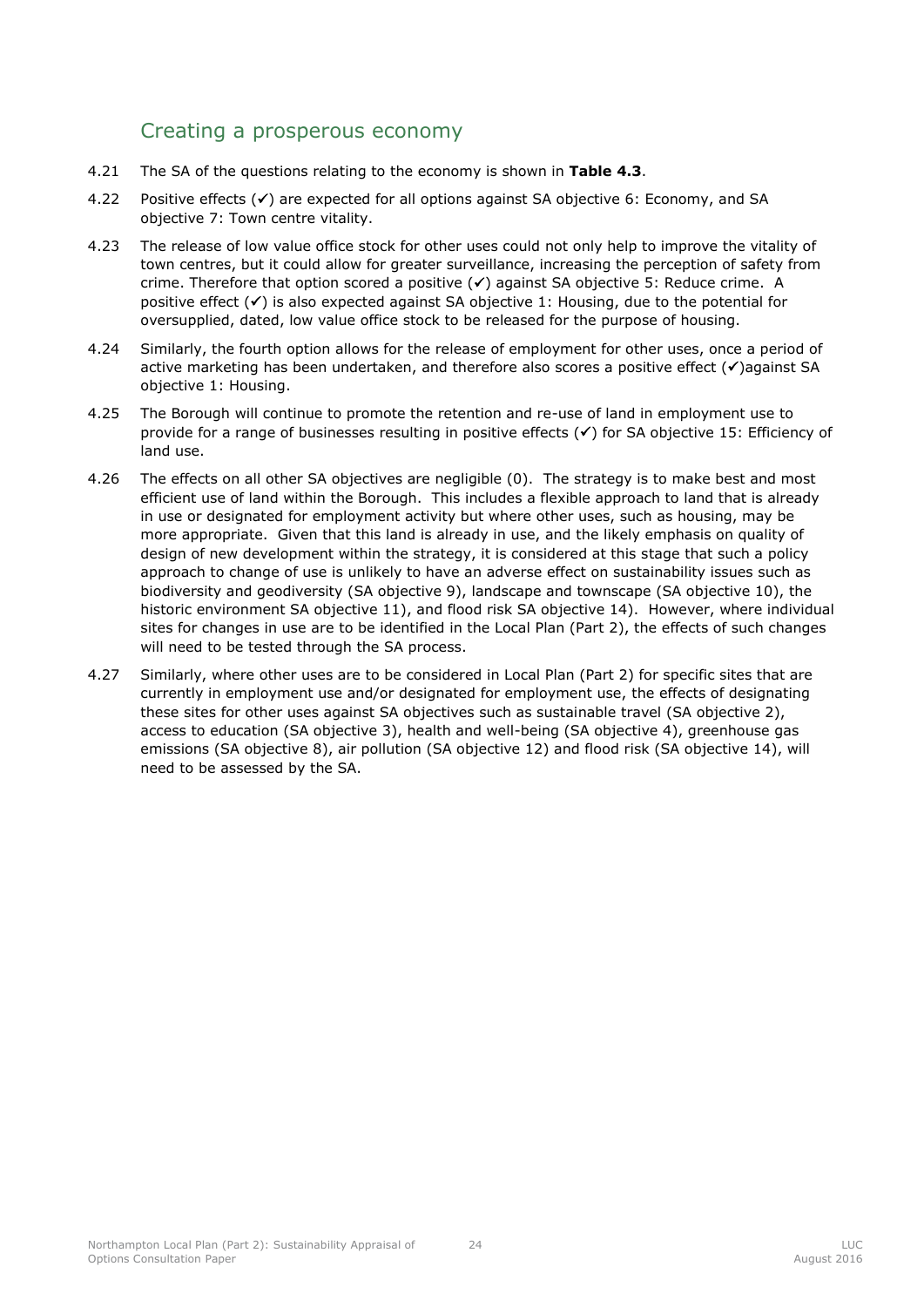### **Table 4.3: SA scores for economy options**

<span id="page-29-0"></span>

| SA Objectives →<br><b>V</b> Options                                                                                                                                                                                                                        | SA1: Housing | SA2: Sustainable<br><b>Linder</b> | ខ្<br><b>CCeSS</b><br>education<br>∢<br><b>SA3:</b> | <b>Dule</b><br>SA4: Health<br>wellbeing | SA5: Reduce crime | SA6: Economy | centre<br>Town<br>vitality<br>SA7: | SA8: Greenhouse gas<br>sions<br>emis | SA9: Biodiversity and<br>geodiversity | <b>Dule</b><br><b>SA10: Landscape</b><br>cape<br>towns | Historic<br>SA11: Historio<br>Environment | Air pollution<br><b>SA12:</b> | management<br>Sustainable<br>SA13:<br>water | SA14: Flood risk | Efficient use of<br><b>SA15:</b><br>Iand | management<br>Sustainable<br><b>SA16:</b><br>waste |
|------------------------------------------------------------------------------------------------------------------------------------------------------------------------------------------------------------------------------------------------------------|--------------|-----------------------------------|-----------------------------------------------------|-----------------------------------------|-------------------|--------------|------------------------------------|--------------------------------------|---------------------------------------|--------------------------------------------------------|-------------------------------------------|-------------------------------|---------------------------------------------|------------------|------------------------------------------|----------------------------------------------------|
| Do you agree that there is demand<br>for more small scale office space,<br>especially in the town centre?                                                                                                                                                  | 0            | 0                                 | $\mathbf{0}$                                        | 0                                       | 0                 | $\checkmark$ | $\checkmark$                       | 0                                    | 0                                     | 0                                                      | 0                                         | $\Omega$                      | 0                                           | 0                | $\checkmark$                             | 0                                                  |
| Dated, low value office stock in the<br>town centre is oversupplied                                                                                                                                                                                        | $\checkmark$ | $\Omega$                          | $\mathbf{0}$                                        | 0                                       | $\checkmark$      | ✔            | $\checkmark$                       | 0                                    | $\Omega$                              | $\Omega$                                               | $\Omega$                                  | $\Omega$                      | $\Omega$                                    | $\Omega$         | ✓                                        | 0                                                  |
| Outside of the town centre, some<br>medium and larger office allocations<br>should be released to provide small<br>or medium sized industrial and<br>distribution uses to help meet<br>demand for these uses                                               | $\mathbf 0$  | 0                                 | $\mathbf{0}$                                        | 0                                       | $\mathbf{0}$      | ✓            | $\checkmark$                       | 0                                    | $\Omega$                              | 0                                                      | $\Omega$                                  | 0                             | $\Omega$                                    | 0                | ✓                                        | 0                                                  |
| In demonstrating that existing<br>employment sites have been<br>actively marketed before they are<br>considered for release to other<br>uses, active marketing should be<br>required to be undertaken for a<br>minimum period of 12 months or 24<br>months | ✓            | 0                                 | $\mathbf{0}$                                        | 0                                       | 0                 | ✓            | ✓                                  | 0                                    | $\Omega$                              | 0                                                      | $\Omega$                                  | $\Omega$                      | $\Omega$                                    | 0                | ✓                                        | $\Omega$                                           |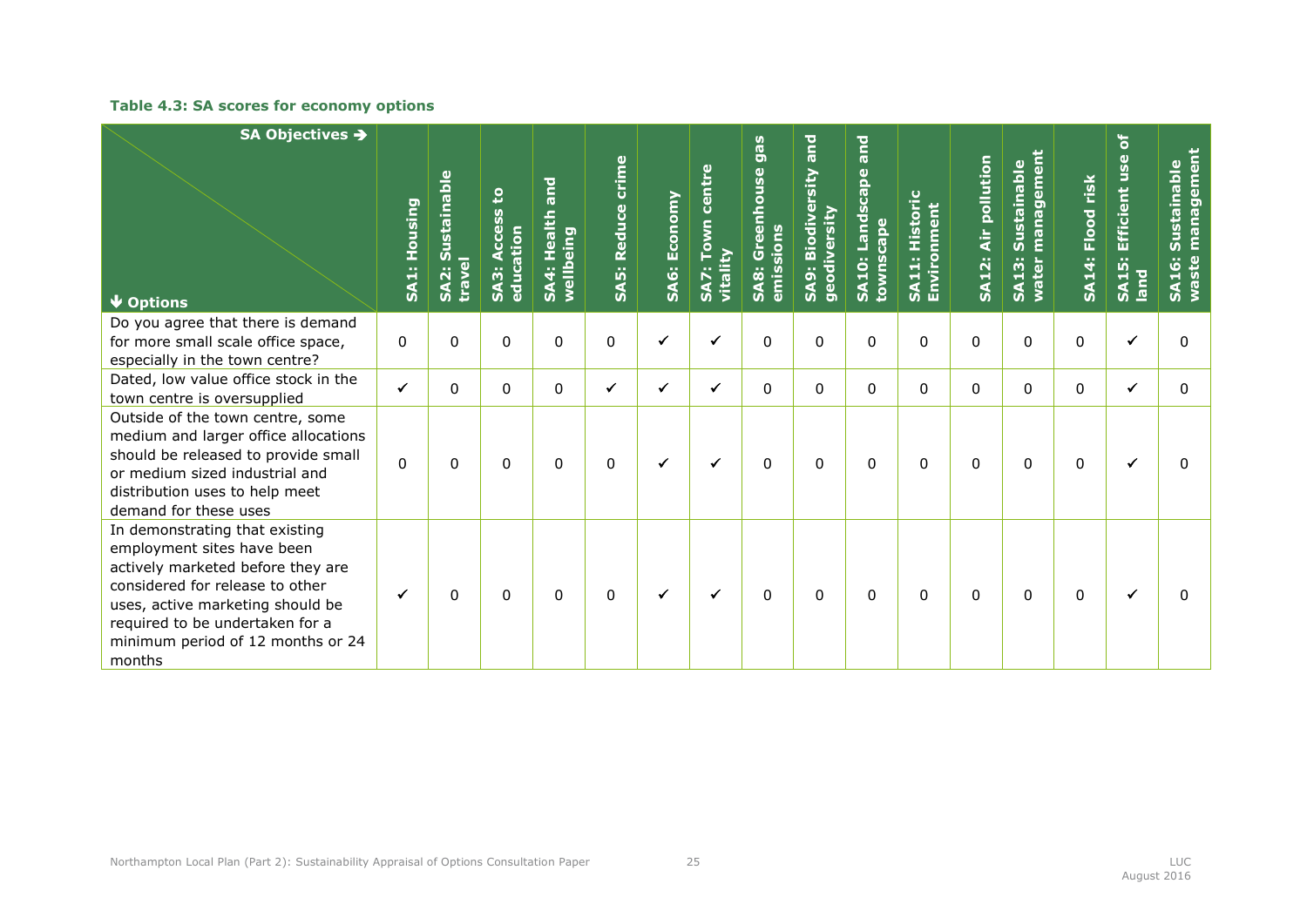## <span id="page-30-0"></span>Our retail centres

- 4.28 The SA of the option questions relating to retail centres is shown in **[Table 4.4](#page-31-0)**.
- 4.29 All three options for retail centres seek to allow more flexibility for other uses to be introduced in centres, which could result in positive effects  $(\checkmark)$  for housing (SA objective 1).
- 4.30 All three options also support an efficient use of land through allowing new development on previously developed land where existing uses have become unattractive or vacant resulting in a positive effect  $(\checkmark)$  on SA objective 15.
- 4.31 A greater mix of uses and a more vibrant town centre will have a positive effect  $(\checkmark)$  on the perception of safety of crime (SA objective 5).
- 4.32 Promoting a balanced range of retail and other town centre uses will provide more reasons for people to come into, and stay longer in, the town centre having positive effects for the economy (SA objective 6).
- 4.33 Creating a range of retail and other uses in the town centre will help maintain and strengthen  $(\checkmark)$ the character and vitality of the town centre (SA objective 7).
- 4.34 The effects on the landscape and townscape (SA objective 10) and the historic environment (SA objective 11) of a more flexible use of land within town and other centres, where many of the Borough's built historic assets can be found, are uncertain until further detail is supplied. For example, the re-use, refurbishment or replacement of medium and larger office allocations with other uses in the town centre, could give rise to either negative or positive effects depending upon the contribution of the existing building to the townscape and setting of historic assets, the alternative use proposed, and the nature and design quality of the re-used, refurbished, or replacement building.
- 4.35 Attracting more people to the town centre could have a negative effect on Air Quality Management Areas (AQMAs) which are mainly concentrated around Northampton's town centre and/or located near to significant arterial road routes. However, focusing development in urban areas may also offer more sustainable transport choices. Therefore an uncertain effect (?) is expected for SA objective 8 (greenhouse gas emissions) and SA objective 12 (air pollution).
- 4.36 The effects on all other SA objectives are negligible (0).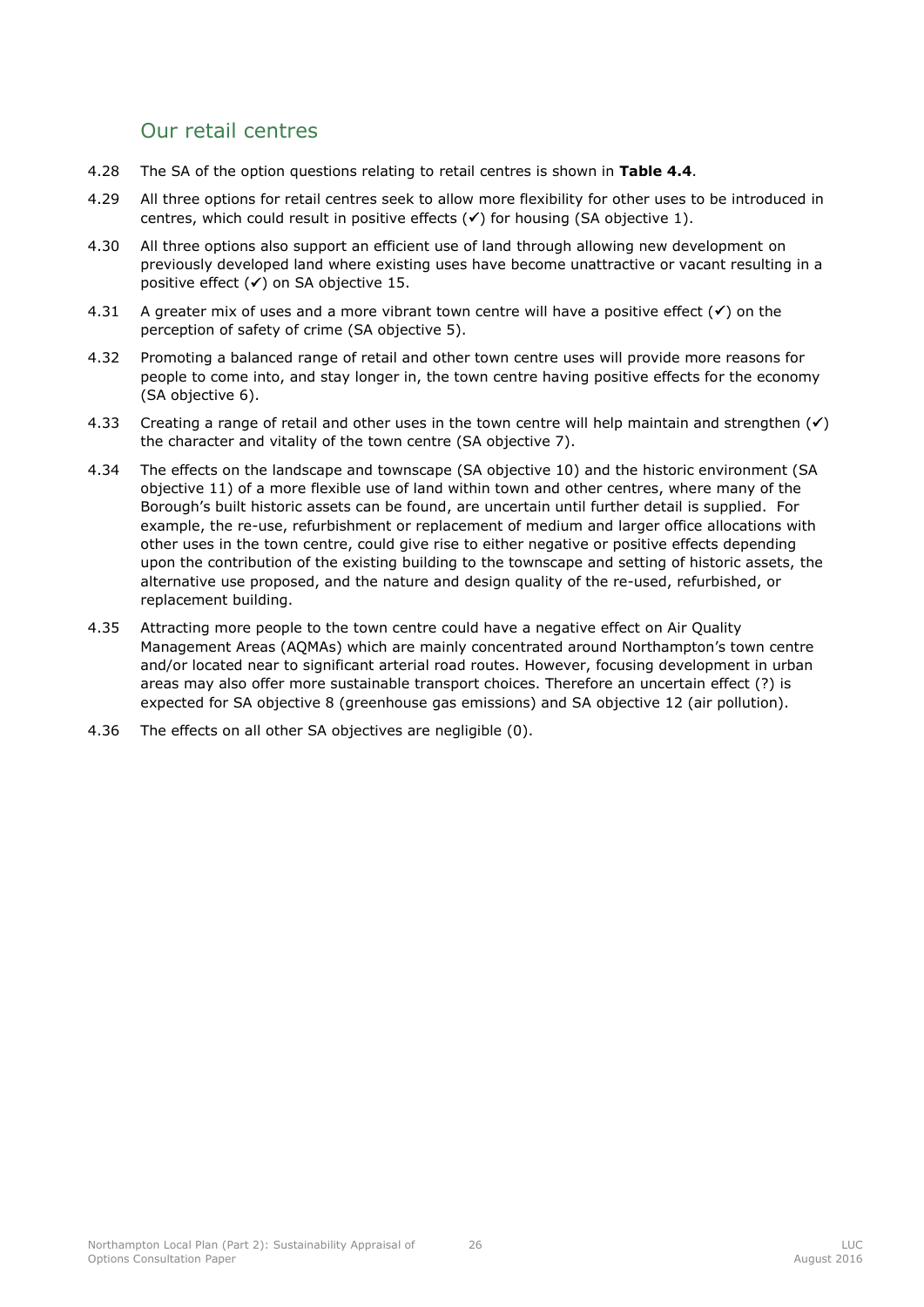### **Table 4.4: SA scores for retail options**

<span id="page-31-0"></span>

| SA Objectives →<br>$\blacktriangleright$ Options                                                                                                                             | Housing<br>SA <sub>1:</sub> | <b>Sustainable</b><br>travel<br><b>SA2:</b> | ខ<br><u>ທີ</u><br>$\overline{5}$<br>₿<br>SA3<br><b>u</b> | alth and<br>eing<br>Õ<br>wellbe<br>4<br>Š. | crime<br>Reduce<br><b>SA5:</b> | <b>SA6: Economy</b> | <b>Centre</b><br>DWN<br>vitali<br>↖<br>$\boldsymbol{\mathsf{s}}$ | gas<br>nhouse<br>ە<br>ھ<br>0<br>SA <sub>8</sub><br>Ë | <b>Due</b><br><b>Biodiversity</b><br>rsity<br>$\frac{5}{5}$<br>$\sim$<br><b>O</b><br><b>geo</b><br>$\tilde{\mathbf{z}}$ | <b>Due</b><br>scape<br>ä<br><b>SA10:</b><br><b>Non</b> | Ō<br>ū<br>ی<br>Hi<br>$\sim$<br>$\blacksquare$<br>Envir<br>ᆏ<br>≸ | Air pollutio<br><b>SA12:</b> | <b>Sustainable</b><br>managem<br>13<br>water<br>$\mathbf{S}$ | Flood risk<br><b>SA14:</b> | ិ<br>Efficient use<br><u>is:</u><br>land<br>$\frac{1}{2}$ | ā<br>Sustainable<br>ទី<br>ត<br>ה<br>ma<br>G<br>É<br><u>16:</u><br>waste<br>$\boldsymbol{\mathsf{s}}$ |
|------------------------------------------------------------------------------------------------------------------------------------------------------------------------------|-----------------------------|---------------------------------------------|----------------------------------------------------------|--------------------------------------------|--------------------------------|---------------------|------------------------------------------------------------------|------------------------------------------------------|-------------------------------------------------------------------------------------------------------------------------|--------------------------------------------------------|------------------------------------------------------------------|------------------------------|--------------------------------------------------------------|----------------------------|-----------------------------------------------------------|------------------------------------------------------------------------------------------------------|
| Allow more flexibility in some<br>smaller centres for other uses to be<br>introduced                                                                                         | $\checkmark$                | $\Omega$                                    | $\Omega$                                                 | $\Omega$                                   | $\checkmark$                   | ✓                   | $\checkmark$                                                     | 2                                                    | $\Omega$                                                                                                                | ?                                                      | ?                                                                | 2                            | $\Omega$                                                     | $\Omega$                   | ✓                                                         | 0                                                                                                    |
| Review the retail frontages policy,<br>which restricts non-retail uses in<br>some sections of frontage, to allow<br>greater flexibility for non-retail uses<br>in some areas | $\checkmark$                | $\Omega$                                    | $\Omega$                                                 | $\Omega$                                   | $\checkmark$                   |                     | $\checkmark$                                                     | 2                                                    | $\mathbf{0}$                                                                                                            | ?                                                      | ?                                                                | 2                            | $\mathbf{0}$                                                 | 0                          | $\checkmark$                                              |                                                                                                      |
| Within the town centre, some of the<br>medium and larger sized office<br>allocations are oversupplied                                                                        | $\checkmark$                | $\Omega$                                    | 0                                                        | 0                                          | $\checkmark$                   |                     | $\checkmark$                                                     | 2                                                    | 0                                                                                                                       | ?                                                      | ?                                                                | $\overline{\phantom{a}}$     | 0                                                            | 0                          | $\checkmark$                                              |                                                                                                      |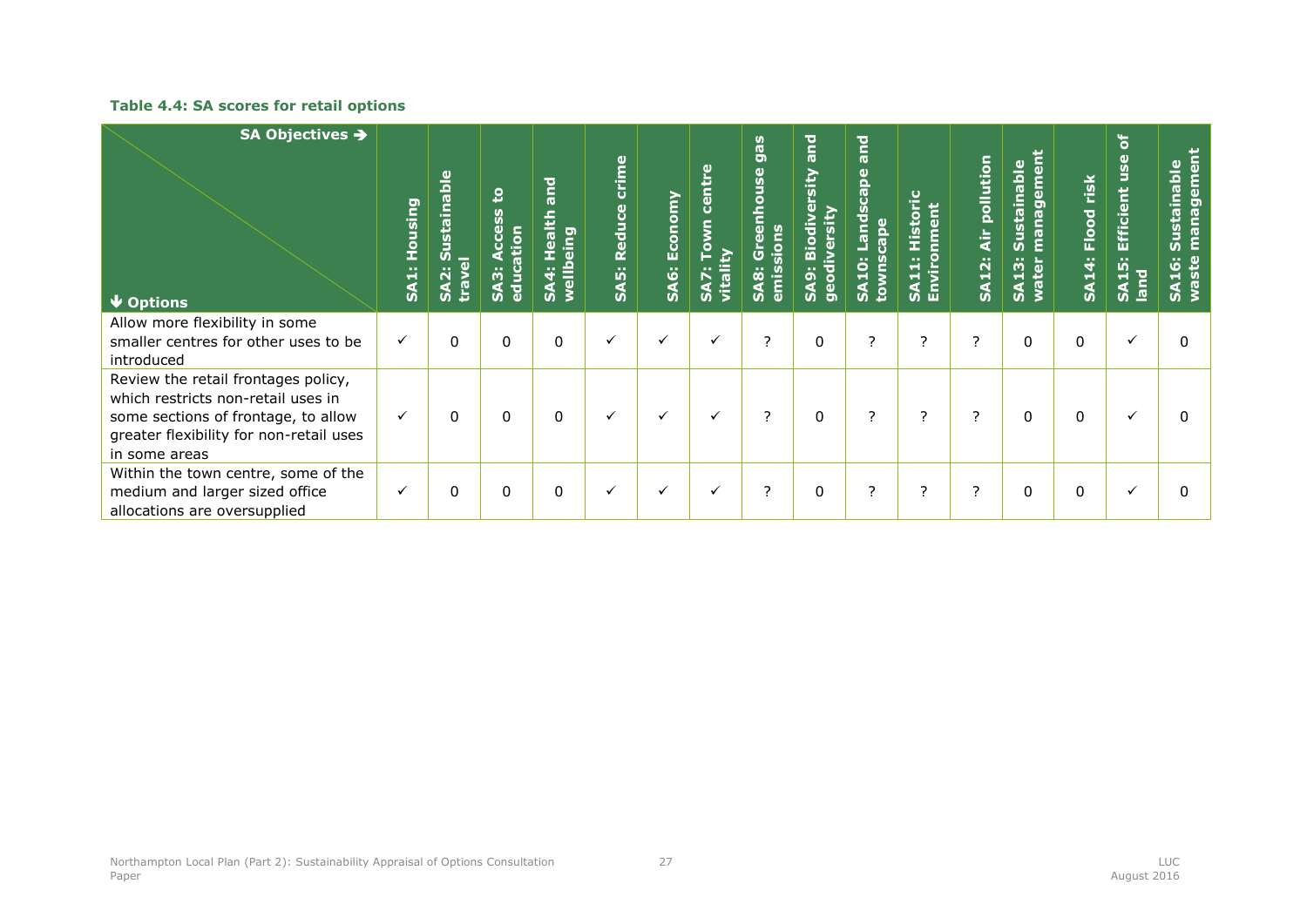## <span id="page-32-0"></span>Overall comments

- 4.37 The Northampton Local Plan (Part 2) is set within the context and parameters of the West Northamptonshire Joint Core Strategy. It needs to be consistent with the JCS, and provides greater detail at the Borough level of how the growth and delivery of development will be delivered within the town.
- 4.38 The strategy of the Local Plan (Part 2) is to make the best and most efficient use of the urban area, by ensuring that housing is delivered to densities that are appropriate for an urban area, and that are highest in the town and other centres, and on key transport corridors. This should help to deliver densities of population that can use and support local facilities, such as schools, shops, sport and leisure facilities, without the need to use a car and also facilitate use of sustainable modes of transport such as buses. This in turn should have positive effects on greenhouse gas emissions and air pollution, if fewer car journeys are required. The strategy also seeks to provide a range of homes to meet the varying needs of Northampton's residents, including at all life stages.
- 4.39 With respect to employment and retail uses, the strategy seeks to adopt a flexible approach, which again seeks to make the best and most efficient use of land. This could lead to the change of use of land currently in employment or retail use to other uses, for example for housing, which could change the character of some areas. Although this could be seen by some to be undesirable, if planned and managed well the effects should be positive.
- 4.40 The strategy emphasises the need for high quality, energy, water and waste efficient design of new development, to provide for open space, sport and leisure facilities, and community facilities such as schools. It aims to protect and strengthen the green infrastructure network, and biodiversity. It also seeks to highlight the Borough's historic environment in shaping development. There will be challenges in making this happen, but the strategy is setting the right direction in sustainability terms.
- 4.41 Urban areas inevitably undergo constant change. They need to reinvent themselves to respond to changing circumstances, whether this is the digital economy or climate change. In doing so, they need to retain their character and distinctiveness, as expressed through their historic assets, their open spaces and wildlife, their watercourses, and their communities. The creation of new communities should not be at the expense of existing communities. Instead, they should be mutually reinforcing, creating a network of neighbourhoods, supporting and using the Borough's assets to best effect in a sustainable way.
- 4.42 The strategy set out in the Options Consultation Paper seeks to do this. The test will be how this translates into detailed development proposals in Local Plan (Part 2). It will be important that they are in line with, and support, the vision, objectives and strategy set out in the Options Consultation Paper. The next stages of the SA process will test how well this is being achieved in line with sustainability principles.